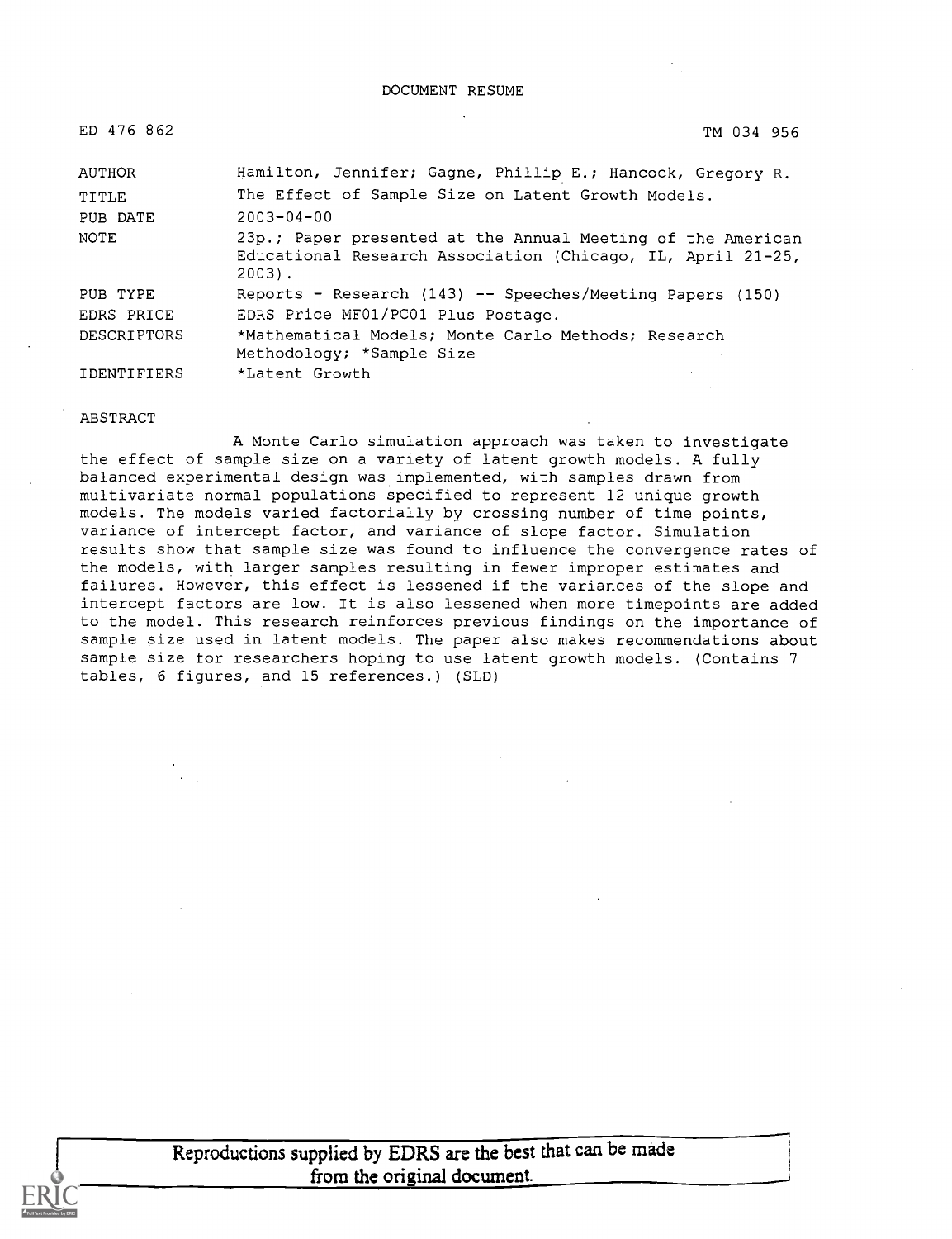$\mathbf{C} = \mathbf{0}$ 

# The Effect of Sample Size on Latent Growth Models

# Jennifer Hamilton Phillip E. Gagné Gregory R. Hancock

U.S. DEPARTMENT OF EDUCATION<br>Office of Educational Research and Improvement<br>EDUCATIONAL RESOURCES INFORMATION

- CENTER (ERIC) his document has been reproduced as received from the person or organization originating it.
- Minor changes have been made to improve reproduction quality.

 $k_1 -$ 

 $\mathbf{v}$  .

<sup>o</sup> Points of view or opinions stated in this document do not necessarily represent official OERI position or policy.<br>
OD

PERMISSION TO REPRODUCE AND DISSEMINATE THIS MATERIAL HAS BEEN GRANTED BY

## J. Hamilton

TO THE EDUCATIONAL RESOURCES INFORMATION CENTER (ERIC)

This paper is prepared for the: Annual Meeting of the American Educational Research Association in Chicago, IL April 2003

# TM034956  $\mathbf{H}$  $\mathcal{\tilde{P}}$  and  $\mathcal{\tilde{P}}$



BEST COPY AVAILABLE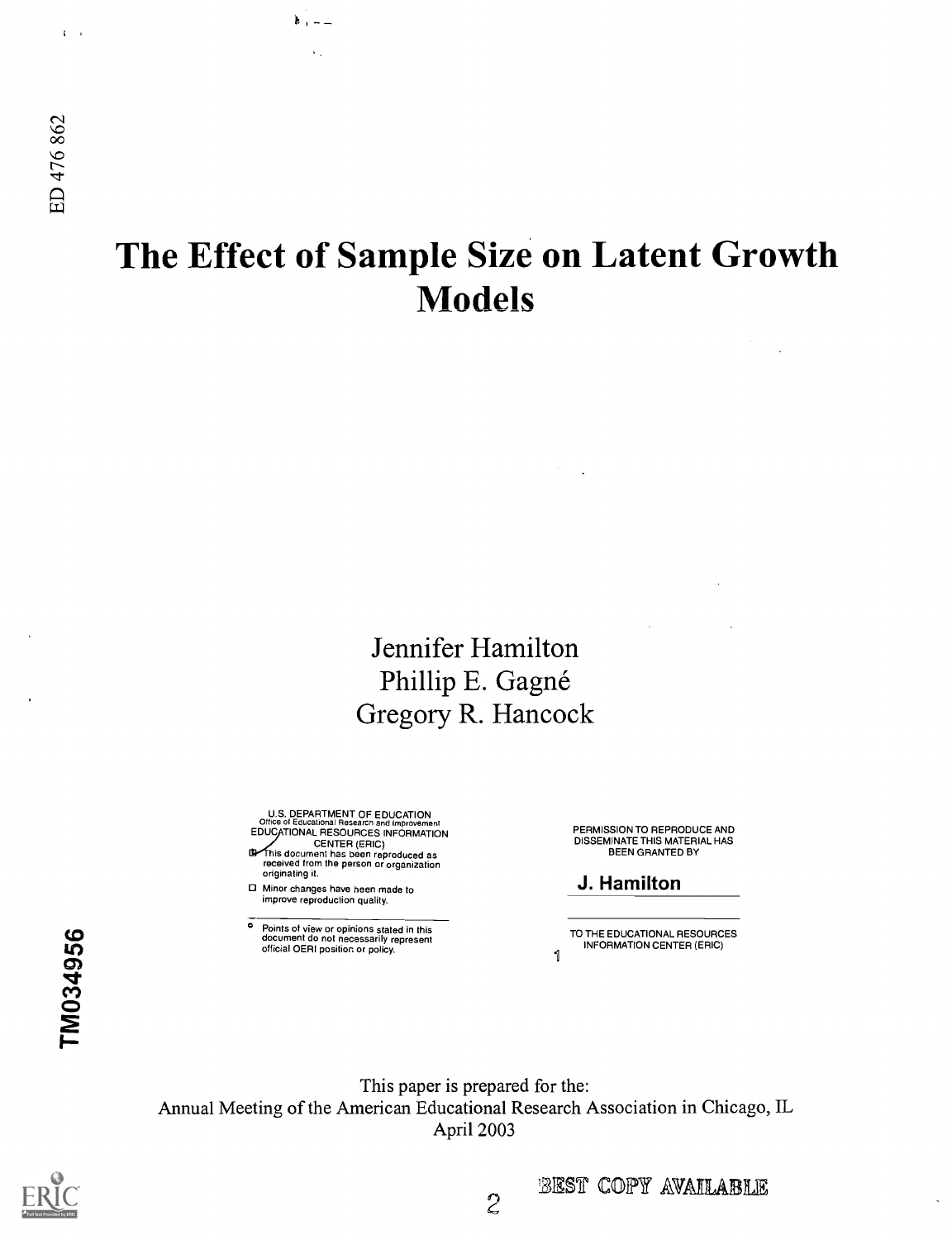## The Effect of Sample Size on Latent Growth Models

## BACKGROUND

Understanding how individuals change over time has long been of interest to researchers and practitioners from many disciplines. Degree of depression, socioeconomic status, level of reading ability, and quality of mother-child attachment are all examples of the wide applicability of longitudinal investigations in the social sciences. There are many statistical methods available to researchers wishing to examine such changes over time. They include univariate and multivariate analysis of variance and covariance, as well as auto-regressive and cross-lagged multiple regression techniques.

One increasingly popular statistical approach, latent growth-curve modeling (LGM), has emerged fairly recently from the area of structural equation modeling (SEM) as a relatively simple and flexible technique for modeling change over time at the individual as well as group level. However, while LGM has many advantages over more traditional methods, the issue of sample size must be addressed so researchers know under what conditions they may pursue, and trust, LGM. As in the more general SEM, asymptotic behavior of data-model fit (i.e., chi-square) and of LGM parameters is assumed whereas the actual behavior at smaller and more realistic sample sizes is largely unknown. Research to determine how large sample sizes should be for SEM applications has so far been inconclusive (e.g., MacCallum, Roznowski, & Necowitz, 1992; Tanaka, 1987). Instead, various sample size guidelines have been proposed -- 50 observations per variable, no less than 100 observations total, 5 to 10 observations per parameter, and so on. To further complicate matters, adequate sample size might depend on many conditions including the size, complexity and type of model, distribution and reliability of the variables, and strength of the relations among those variables (Marsh, Han, Balla & Grayson, 1998; Muthén & Muthén, 2002; Gagné & Hancock, 2002). As LGM focuses on models with characteristics unlike most typical structural models (e.g., fixed loadings), and as growth models typically have fewer free parameters requiring estimation, behavior of LGM under smaller samples sizes requires its own focused investigation.

The purpose of this simulation is to understand the behavior of a variety of latent growth models at different sample sizes, with enough different models tested to generalize to most situations found in the field. Because researchers using LGM rarely have access to large sample sizes, it is critical that simulation studies are conducted to investigate the effects of small and moderate sized samples.



 $3 \t\t\t 1$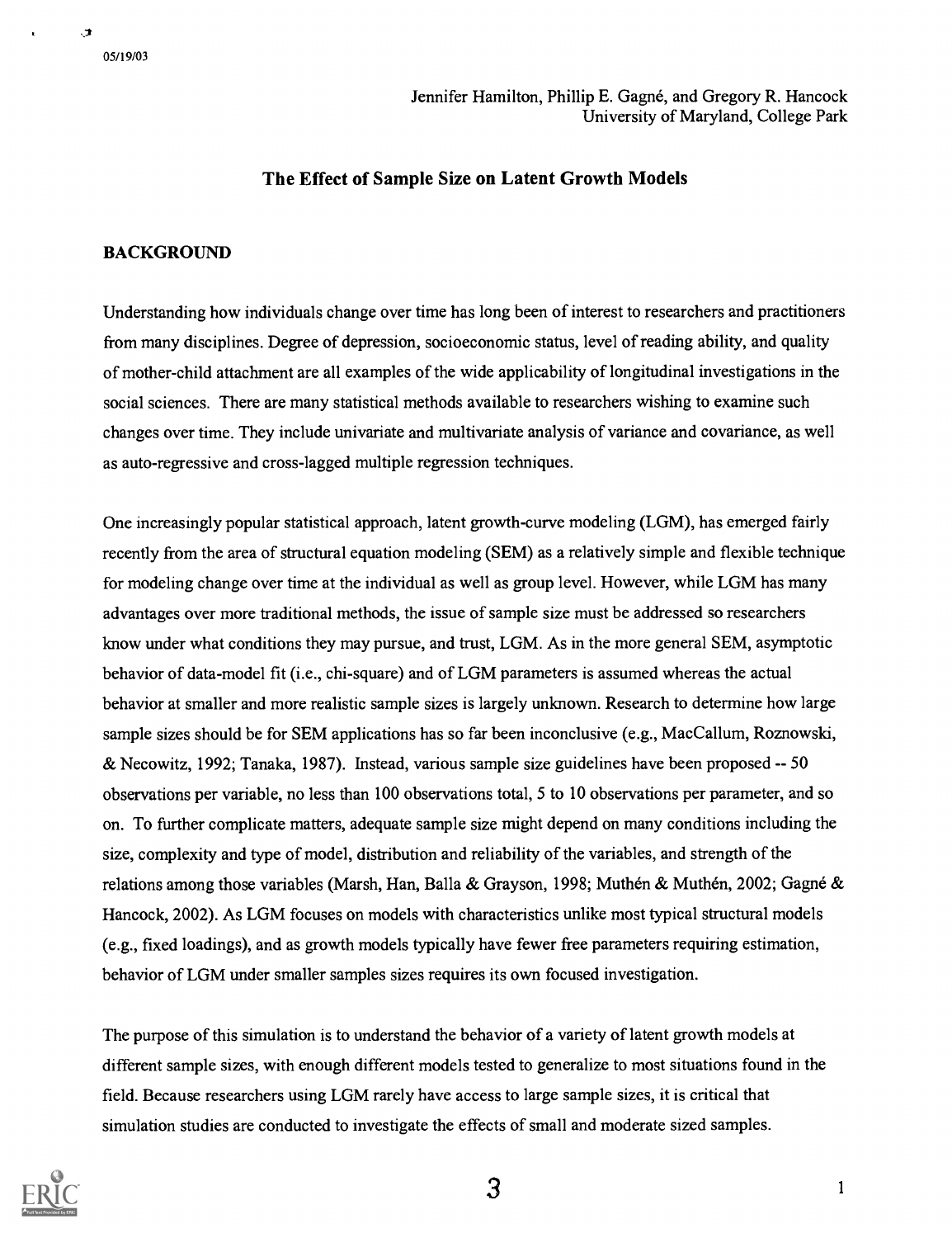$\mathbf{r}$ 

Understanding the effects of sample size on model fit and parameter estimates will help researchers using latent growth models more fully explain longitudinal growth in their areas of study.

## METHOD

A Monte Carlo simulation approach was taken to investigate the effect of sample size on a variety of latent growth models. A fully balanced experimental design was implemented, with samples drawn from multivariate normal populations specified to represent 12 unique growth models. The 12 models varied factorially by crossing number of time points (three levels: 4, 5, 6), variance of intercept factor (two levels: high and low), and variance of slope factor (two levels: high and low). Table 1 provides a summary of the 12 models tested.

Table 1: Summary of model variations

| <b>Model Time</b><br>No. |   | Variance<br>points Intercept | Variance<br><b>Slope</b> |
|--------------------------|---|------------------------------|--------------------------|
|                          | 4 | High                         | High                     |
| $\mathbf{2}$             | 4 | High                         | Low                      |
| $\overline{\mathbf{3}}$  | 4 | Low                          | High                     |
| 4                        | 4 | Low                          | Low                      |
| 5                        | 5 | High                         | High                     |
| 6                        | 5 | High                         | Low                      |
| 7                        | 5 | Low                          | High                     |
| 8                        | 5 | Low                          | Low                      |
| $\overline{9}$           | 6 | High                         | High                     |
| 10                       | 6 | High                         | Low                      |
| $\frac{11}{2}$           | 6 | Low                          | High                     |
| 12                       | 6 | Low                          | Low                      |

The high and low variances for the intercept factor were set to 80 and 5, respectively, while the high and low variances for the slope factor were set to 16 and 1, respectively. This variance ratio of 5 to 1 is commonly found in the literature (Muthén & Muthén, 2002). Error variances were set to 5, and the correlation between the intercept and slope factors was constrained to be .3 for all models. This model is illustrated in Figure 1, following.

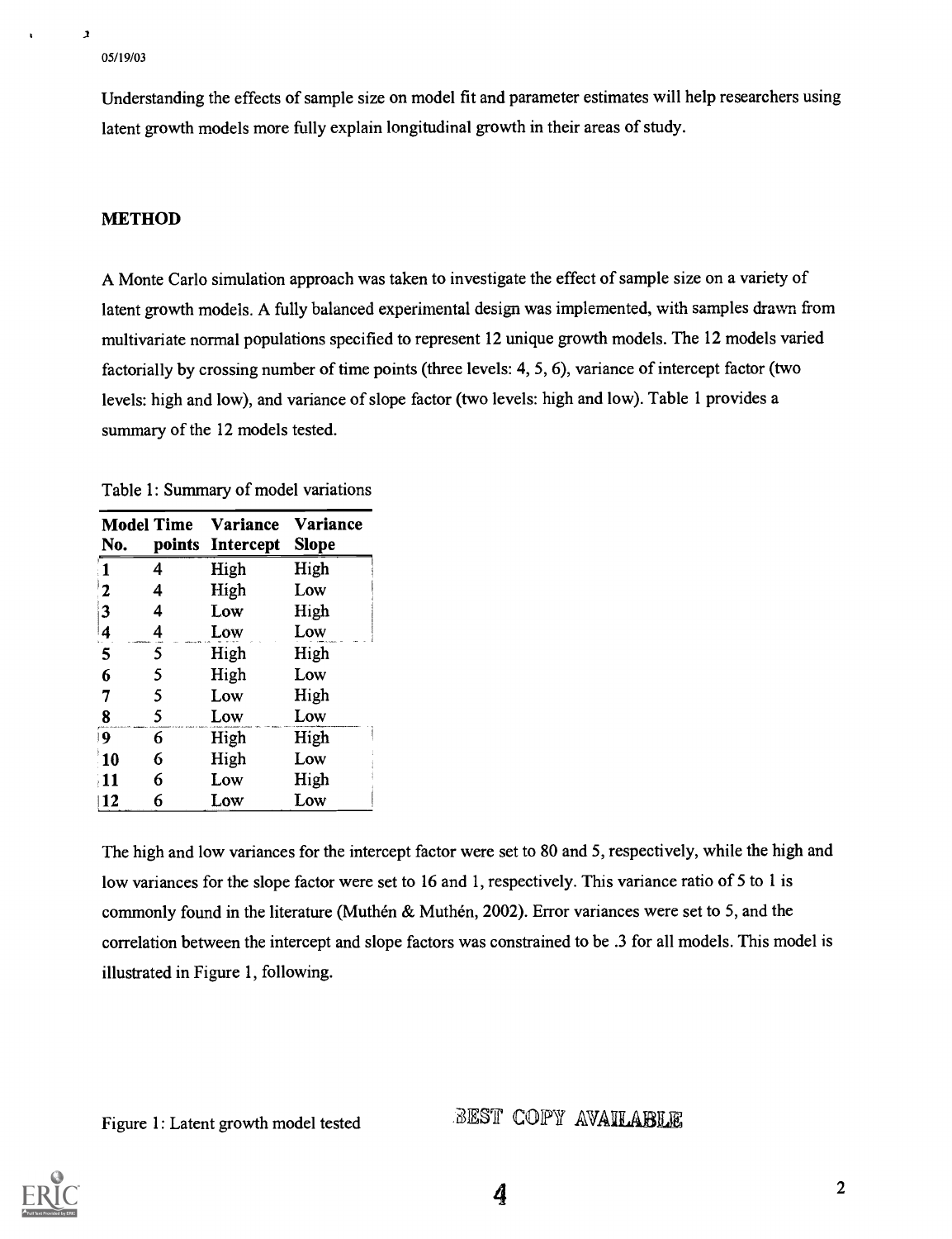3

 $\bullet$ 





The population covariance matrices for each of the 4 variances are provided in Table 2.

|                |       | Variances: Intercept = 5 Slope = 1 (LL) |        |        |                             |                |                |  |  |
|----------------|-------|-----------------------------------------|--------|--------|-----------------------------|----------------|----------------|--|--|
|                | X1    | X2                                      | X3     | X4     | X5                          | X <sub>6</sub> |                |  |  |
| $\mathbf{X}1$  | 10.00 |                                         |        |        |                             |                | X1             |  |  |
| X2             | 5.67  | 12.34                                   |        |        |                             |                | $\mathbf{X2}$  |  |  |
| X3             | 6.34  | 9.01                                    | 16.68  |        |                             |                | X3             |  |  |
| X4             | 7.01  | 10.68                                   | 14.35  | 23.02  |                             |                | X4             |  |  |
| X5             | 7.68  | 12.35                                   | 17.02  | 21.69  | 31.36                       |                | X <sub>5</sub> |  |  |
| X <sub>6</sub> | 8.35  | 14.02                                   | 19.69  | 25.36  | 31.03                       | 41.70          | X <sub>6</sub> |  |  |
|                |       | Variances: Intercept $= 80$             |        |        | $Slope = 1 (HL)$            |                |                |  |  |
|                | X1    | X <sub>2</sub>                          | X3     | X4     | X5                          | X6             |                |  |  |
| X1             | 85.00 |                                         |        |        |                             |                | X1             |  |  |
| X2             | 82.68 | 91.36                                   |        |        |                             |                | X <sub>2</sub> |  |  |
| X3             | 85.36 | 90.04                                   | 99.72  |        |                             |                | X3             |  |  |
| X4             | 88.04 | 93.72                                   | 99.40  | 110.08 |                             |                | X4             |  |  |
| X5             | 90.72 | 97.40                                   | 104.08 | 110.76 | 122.44                      |                | X5             |  |  |
| X6             | 93.40 |                                         |        |        | 101.08 108.76 116.44 124.12 | 136.80         | X <sub>6</sub> |  |  |

|  |  |  | Table 2: Model-implied covariance matrices for each of the 4 model variance conditions |  |  |
|--|--|--|----------------------------------------------------------------------------------------|--|--|
|  |  |  |                                                                                        |  |  |

Variances: Intercept =  $5$  Slope = 16 (LH)

|                |       | variances: There cept $-$ 3 slope $-$ 10 (ETT) |       |                      |                |                                            |
|----------------|-------|------------------------------------------------|-------|----------------------|----------------|--------------------------------------------|
|                | X1    | X2                                             | X3    | <b>X4</b>            | X <sub>5</sub> | X6                                         |
| X1             | 10.00 |                                                |       |                      |                |                                            |
| X <sub>2</sub> | 7.68  | 31.36                                          |       |                      |                |                                            |
| X3             | 10.36 | 45.04                                          | 84.72 |                      |                |                                            |
| <b>X4</b>      | 13.04 | 63.72                                          |       | 114.40 170.08        |                |                                            |
| X5             | 15.72 | 82.40                                          |       | 149.08 215.76 287.44 |                |                                            |
| <b>X6</b>      | 18.40 |                                                |       |                      |                | 101.08   183.76   266.44   349.12   436.80 |

```
Variances: Intercept = 80 Slope = 16 (HH)
```

|               | X1    | $\mathbf{X2}$                                       | X3 | $\mathbf{X}$ 4 | X <sub>5</sub> | <b>X6</b> |
|---------------|-------|-----------------------------------------------------|----|----------------|----------------|-----------|
| X1            | 85.00 |                                                     |    |                |                |           |
| $\mathbf{X2}$ | 90.73 | 122.46                                              |    |                |                |           |
| X3            |       | 101.46   144.19   191.92                            |    |                |                |           |
| <b>X4</b>     |       | 112.19 170.92 229.65 293.38                         |    |                |                |           |
| X5            |       | 122.92   197.65   272.38   347.11   426.84          |    |                |                |           |
| <b>X6</b>     |       | 133.65   224.38   315.11   405.84   496.57   592.25 |    |                |                |           |

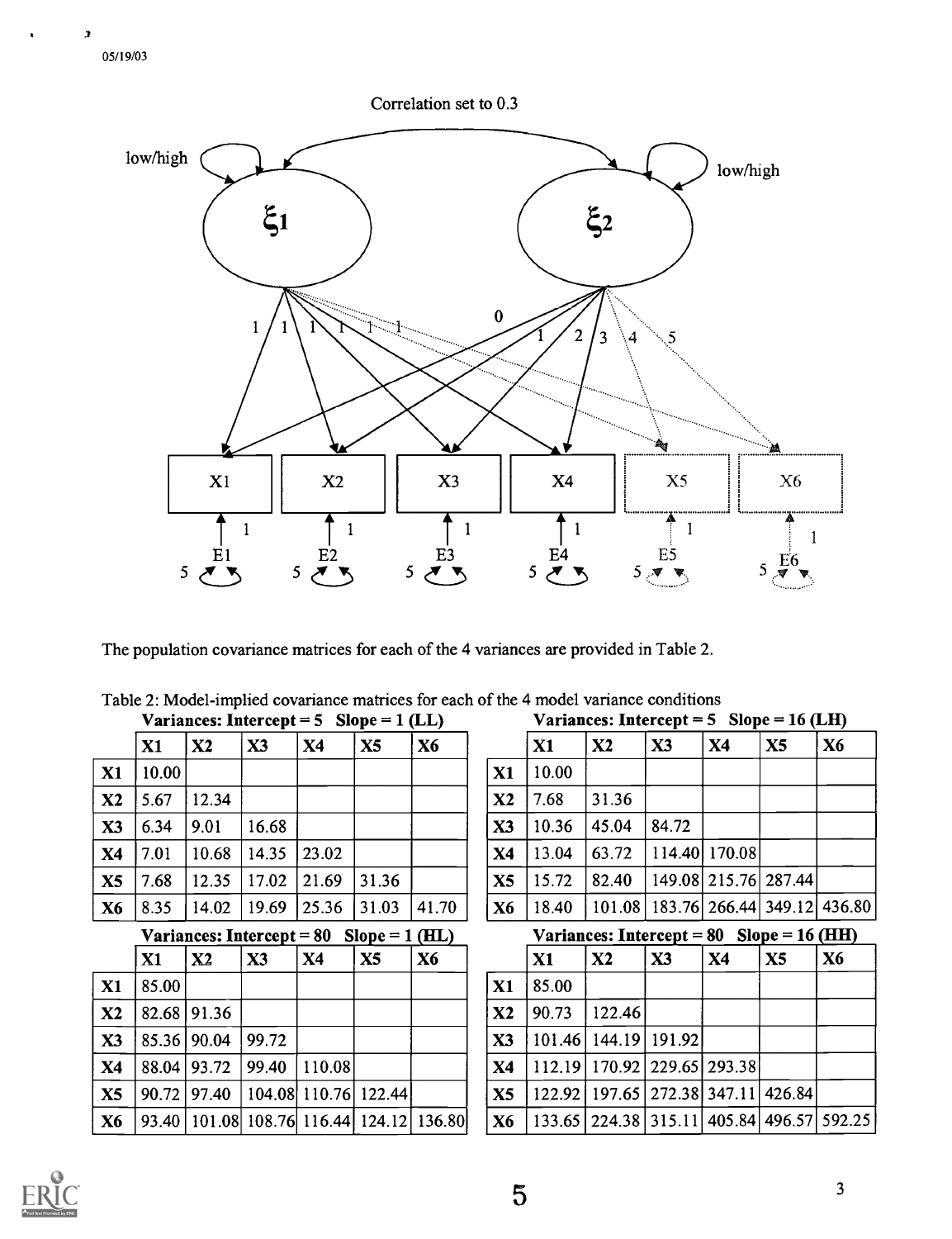$\overline{\boldsymbol{\lambda}}$ 

Each of the 12 model variations were tested at each of 6 sample sizes (n=25, 50, 100, 200, 500, 1,000), resulting in 72 (12x6) different cells. Within each condition, 1,000 replications were attempted. Then, additional replications were added until 1,000 properly converged replications per condition were obtained. Data generation and parameter estimation were conducted within EQS (Bentler, 1998) using maximum likelihood estimation. SAS (v8.01) was used to obtain the averages and variances of the parameter estimates and summary information about convergence.

Five general criteria were examined to assess performance of the 12 models at the 6 sample sizes. First, the convergence rate was examined to see if it appeared to be a function of sample size, or the other manipulated conditions. The number of condition and convergence codes were also examined to further describe the findings. Second, means for the model chi-square, comparative fit index (CFI), standardized root mean residual (SRMR), and root mean square error of approximation (RMSEA) were obtained, along with the variance of the chi-square values and the average lower and upper bounds for the 90 percent confidence interval of the RMSEA, as recommended by Hu and Bentler (1999). Third, the proportional bias and variability of each parameter, and the proportional bias of the standard deviations, were estimated.

## **RESULTS**

Each of the 12 growth models were replicated at each of the sample sizes until 1,000 successful replications were obtained. The results from these replications are provided below. The results from our examination of the rate of successful completions are provided first, followed by the indices of model fit. Lastly, the results from the analyses of the empirical parameter estimates and standard deviations are provided.

## Convergence Rates

All three manipulated conditions (sample size, number of time points, and relative size of the factor variances) influenced the rate of model convergence. Sample size had an effect on convergence rates, with the rates increasing as sample size increased. Generally, model convergence was quite good, even at low sample sizes. When  $n = 100$  the average convergence across conditions was 99 percent, and it was still 96 percent, on average when sample size was 50. At the smallest sample size ( $n = 25$ ) the convergence rate dropped down to 84 percent, on average (see Table 3).

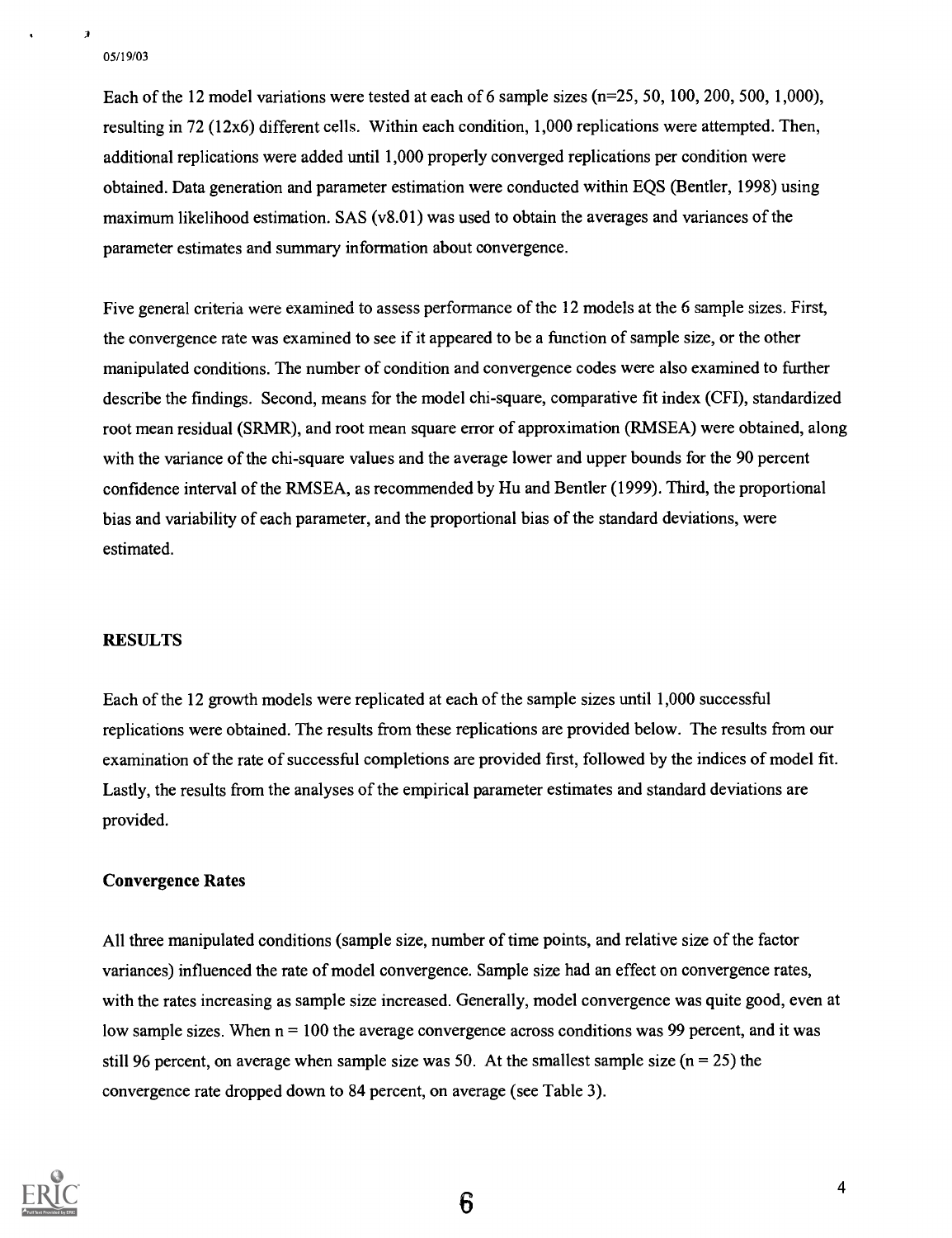J

|                |              | Sample size |      |       |       |       |       |  |  |
|----------------|--------------|-------------|------|-------|-------|-------|-------|--|--|
|                |              | 25          | 50   | 100   | 200   | 500   | 1,000 |  |  |
|                | $LL^*$       | 84.8        | 97.1 | 100.0 | 100.0 | 100.0 | 100.0 |  |  |
| time           | LH           | 74.2        | 89.6 | 96.9  | 99.5  | 100.0 | 100.0 |  |  |
| $\overline{r}$ | $\mathbf{H}$ | 81.7        | 96.8 | 99.9  | 100.0 | 100.0 | 100.0 |  |  |
|                | HH           | 61.6        | 81.2 | 93.7  | 99.3  | 100.0 | 100.0 |  |  |
|                | $\mathbf{L}$ | 93.7        | 99.9 | 100.0 | 100.0 | 100.0 | 100.0 |  |  |
| time           | LH           | 86.8        | 96.7 | 99.4  | 100.0 | 100.0 | 100.0 |  |  |
| <b>In</b>      | $\mathbf{H}$ | 93.3        | 99.6 | 100.0 | 100.0 | 100.0 | 100.0 |  |  |
|                | H H          | 74.8        | 92.7 | 98.9  | 99.9  | 100.0 | 100.0 |  |  |
|                | LL           | 97.1        | 99.8 | 100.0 | 100.0 | 100.0 | 100.0 |  |  |
| time           | LH           | 95.4        | 99.4 | 99.9  | 100.0 | 100.0 | 100.0 |  |  |
| $\bullet$      | $\mathbf{H}$ | 96.7        | 99.9 | 100.0 | 100.0 | 100.0 | 100.0 |  |  |
|                | <b>HH</b>    | 86.2        | 98.1 | 100.0 | 100.0 | 100.0 | 100.0 |  |  |

Table 3: Convergence rates

\*I-1= high variance, L=low variance. The intercept factor is the first, followed by the slope factor. This convention is followed throughout the paper.

The number of time points in the model also influenced the convergence rate, with more time points resulting in improved convergence. By adding one additional time point at the smallest sample size tested, the number of iterations necessary to obtain 1,000 successful completions dropped by 14 percent. By adding two time points, the number dropped by 21 percent (see Figure 2).

Figure 2: Average convergence rates by number of time points



Lastly, the relative size of the factor variances in the population had an effect on the rates of model convergence. When both the slope and intercept variances are high, the overall rate of convergence was at its lowest across all sample sizes. This is a result of the very high number of condition codes, 100 percent of which can be traced to improper estimates of the error variances. Conversely, when both variances are

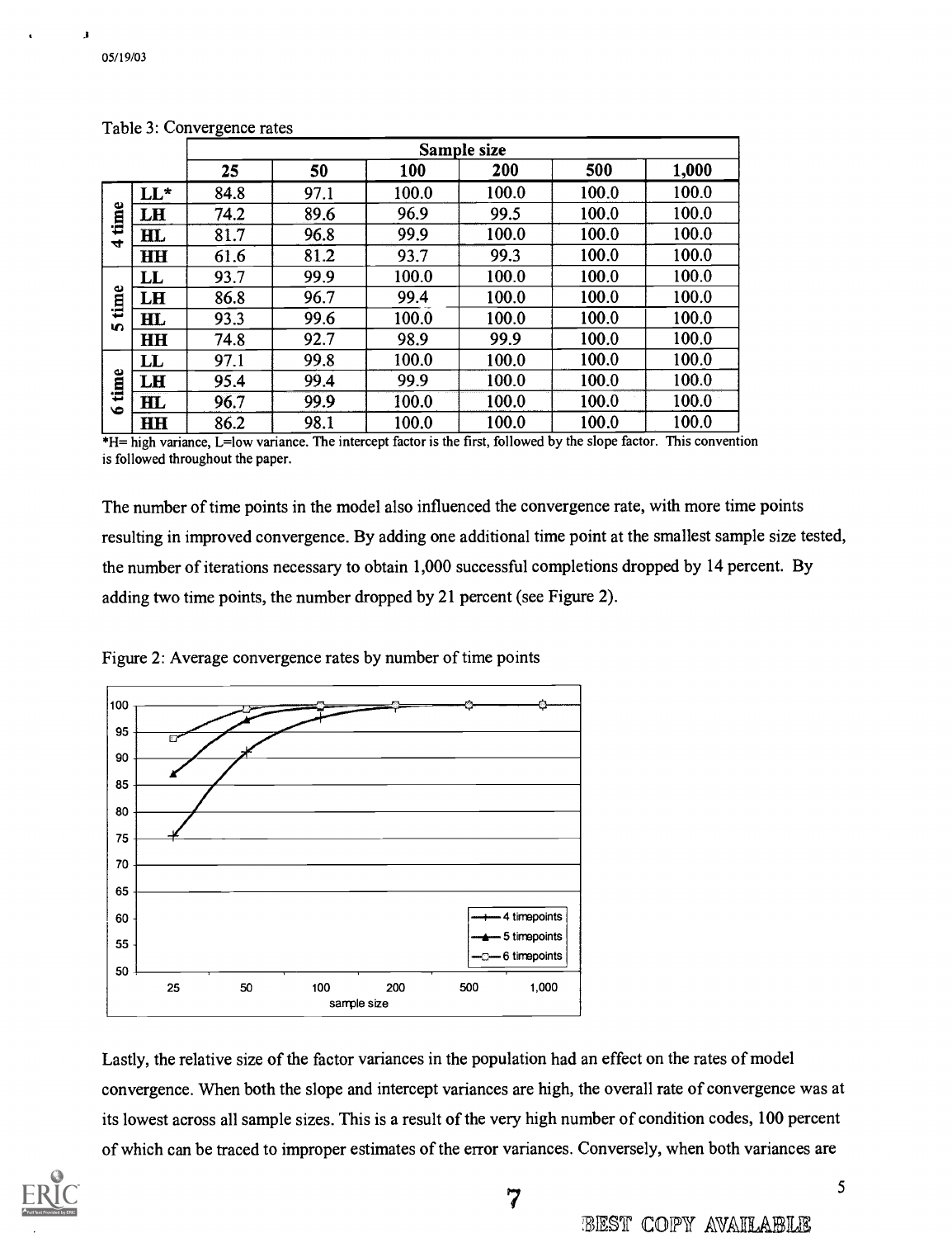J

low (LL), the overall convergence rate is at its best. Of the failures that did occur, many were due to improper estimates of the intercept and slope variances. In fact, in the 4 time point model at the smallest sample size, the offending intercept and slope variance estimates accounted for the majority (57 percent) of all improper estimates.

In the two models where the slope variance is high (HH, LH), there were 36 percent more improper estimates than in the models where the slope variance is low (LL, HL). When the intercept of slope factor is manipulated to be low, it is the slope factor that incurs erroneous estimates. For example, in the 4 time points model with a sample size of 25, the number of improper estimates for the low slope variance (LL and HL) is 95 for each. However, when the slope variance is high in the same model (HH and LH), the number of improper estimates drops to zero. The same pattern holds across sample sizes (where improper estimates occur in adequate numbers) and across time points.

|                      |                |     | Sample size    |     |          |                  |                  |  |  |  |
|----------------------|----------------|-----|----------------|-----|----------|------------------|------------------|--|--|--|
|                      |                | 25  | 50             | 100 | 200      | 500              | 1,000            |  |  |  |
|                      | LL             | 182 | 30             | 0   | 0        | $\boldsymbol{0}$ | 0                |  |  |  |
| time                 | LH             | 356 | 116            | 32  | 5        | $\bf{0}$         | $\bf{0}$         |  |  |  |
| $\blacktriangledown$ | H L            | 226 | 34             |     | 0        | 0                | $\boldsymbol{0}$ |  |  |  |
|                      | <b>HH</b>      | 638 | 230            | 68  | ٣        | 0                | $\boldsymbol{0}$ |  |  |  |
|                      | LL             | 63  |                | 0   | 0        | 0                | $\bf{0}$         |  |  |  |
| time                 | LH             | 149 | 34             | 6   | $\bf{0}$ | $\bf{0}$         | $\bf{0}$         |  |  |  |
| <b>in</b>            | H <sub>L</sub> | 63  | 4              | 0   | $\Omega$ | $\bf{0}$         | $\bf{0}$         |  |  |  |
|                      | <b>HH</b>      | 310 | 74             | 11  |          | 0                | $\bf{0}$         |  |  |  |
|                      | $\mathbf{L}$   | 30  | $\overline{2}$ | 0   | 0        | 0                | $\theta$         |  |  |  |
| time                 | LH             | 46  | 6              |     | $\bf{0}$ | $\bf{0}$         | $\bf{0}$         |  |  |  |
| $\bullet$            | H L            | 29  |                | 0   | 0        | $\theta$         | 0                |  |  |  |
|                      | <b>HH</b>      | 139 | 19             | 0   | $\bf{0}$ | $\bf{0}$         | $\bf{0}$         |  |  |  |

Table 4: Number of improper estimates

Error variances with the greatest number of improper estimates (E4 and E5 when the slope variance is high), also produced the largest standard deviations. For example, the standard deviation of the fourth error variance was 19.4, in the 4 time point, fill model at the smallest sample size. On the opposite end of the spectrum, the first error variance for the LL model had a standard deviation of 5.5, which is 72 percent smaller.

## Indices of Model Fit

For each cell of the design, data were collected for four fit indices. For the 1,000 fully converged replications, means for chi-square, comparative fit index (CFI), standardized root mean residual (SRMR), and root mean square error of approximation (RMSEA) were obtained, along with the variance of the chi-

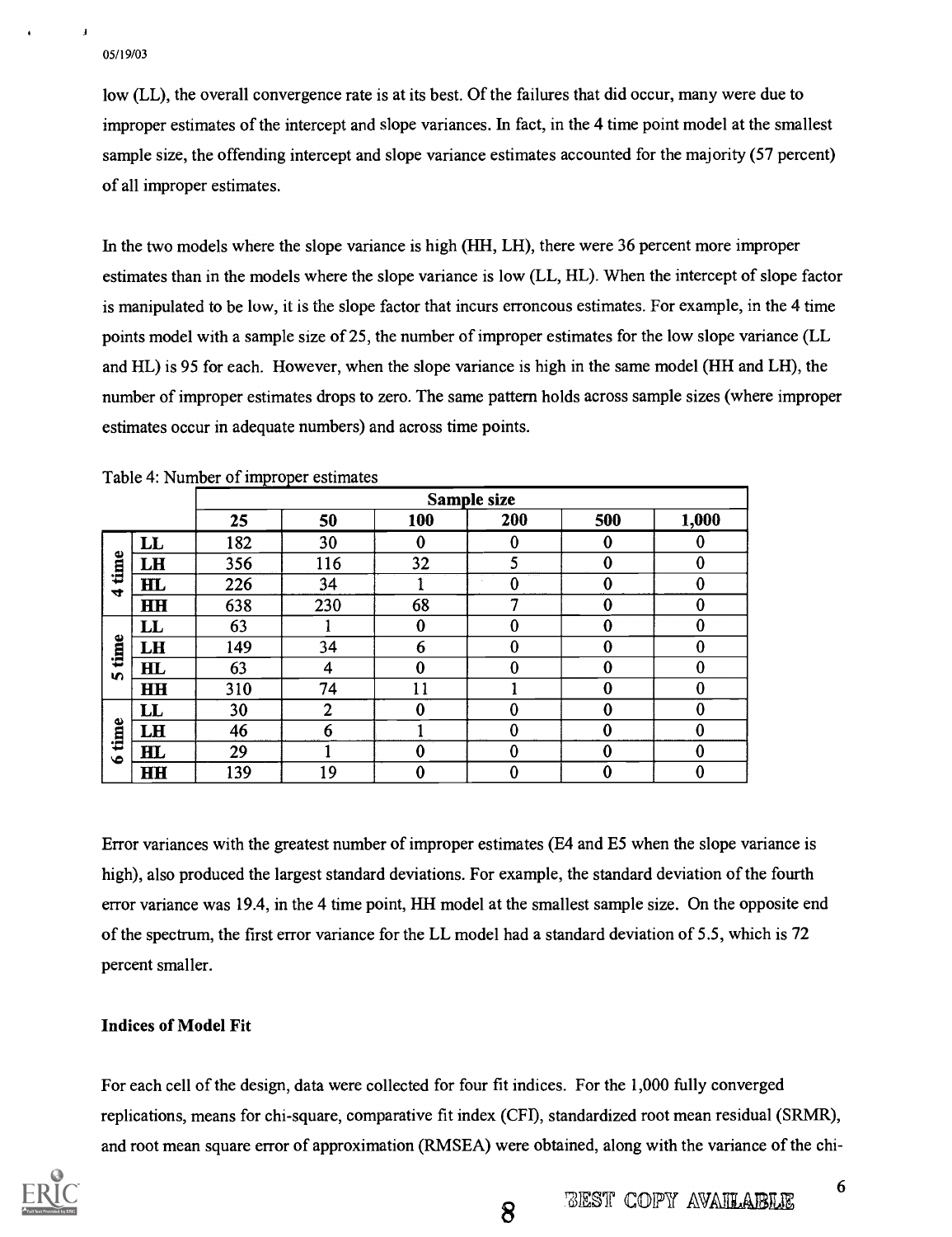$\mathbf{I}$ 

square values and the average lower and upper bounds for the 90 percent confidence interval of the RMSEA. Proportional bias for the mean and variance of the chi-square values was computed with the equation:

 $pbias = (observed - expected) / expected$ ,

with

$$
E(\chi^2) = df
$$

for computing the proportional bias of the mean chi-square value and

$$
E[Var(\chi^2)] = 2df
$$

for computing the proportional bias of the variance of the chi-square values. The results for the other fit indices are explicated in terms of their average values. Because the true model was fit to the data in every replication, the fit of the models was expected to be excellent.

#### Proportional bias in chi-square values

The bias in the chi-square values was generally positive; among the cells with negative biases none had a bias greater in magnitude than 5 percent. At  $n = 25$ , only one cell had less than 5 percent bias, with all of the cells in the six time-point condition having bias in excess of 10 percent. Within each combination of intercept and slope variance, the bias at  $n = 25$  increased as the number of time points in the model increased. Except for the combination of HH with four time points, bias decreased in all conditions and time points when sample size was increased from 25 to 50. Without exception, increasing *n* from 50 to 100 decreased bias in all combinations. With  $n = 200$ , the only bias greater than 5 percent was that for LL with four time points (.0527). Bias decreased in the LL combination as the number of measured time points increased. No other cell with  $n \ge 200$  had a proportional bias above 5 percent.

At  $n = 25$ , the bias of the variance of chi-square increased substantially within each combination of intercept and slope variance as the number of time points in the model increased, reaching as high as 34.85 percent in the LL combination with six time points. There otherwise appeared to be no consistent patterns in the proportional bias of the variance as a function of any of the model conditions. Tables 5 and 6 provide the proportional bias for the mean and variance of the chi-square values.

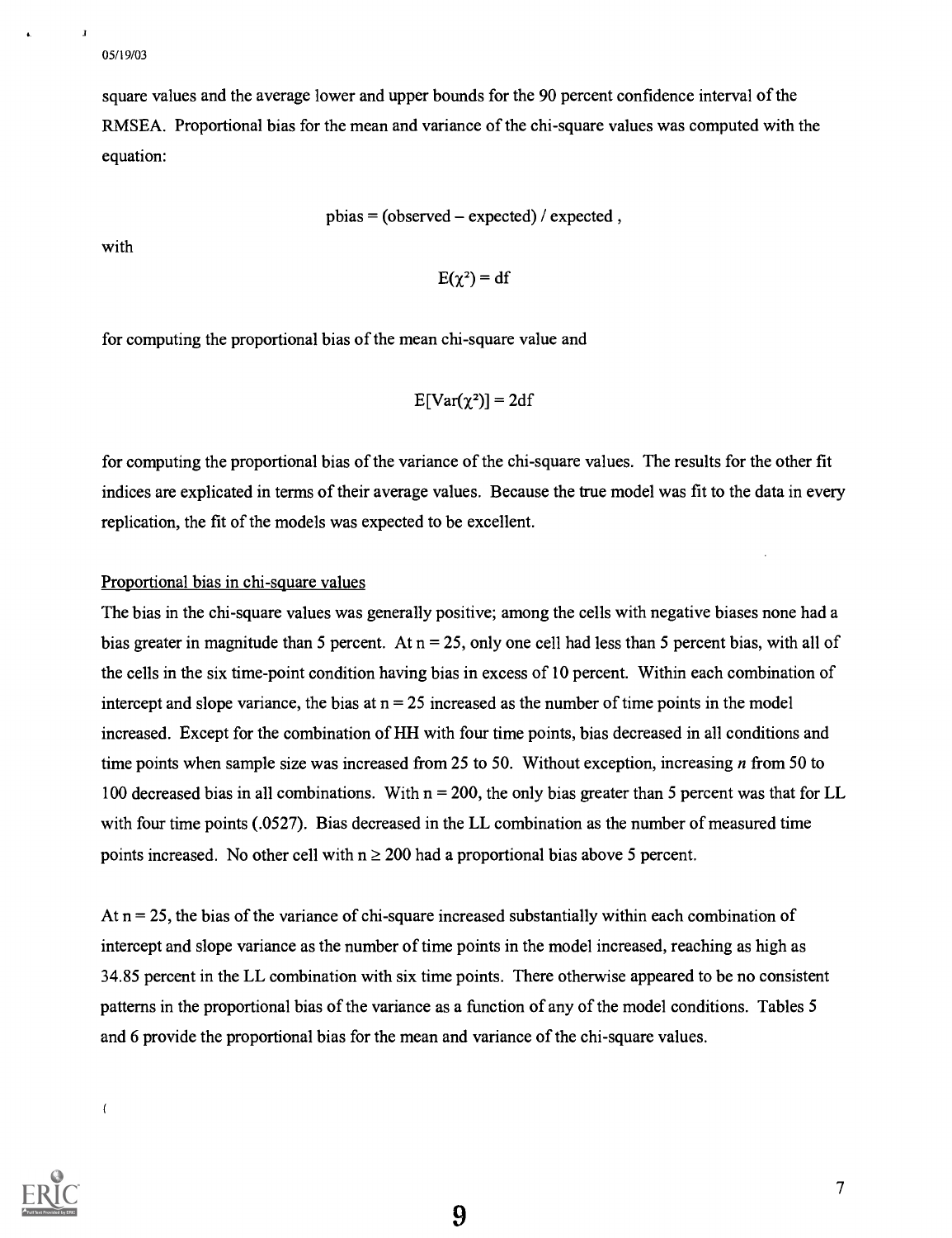$\pmb{\lambda}$ 

|           |              |       | Sample size |       |       |       |       |  |  |  |
|-----------|--------------|-------|-------------|-------|-------|-------|-------|--|--|--|
|           |              | 25    | 50          | 100   | 200   | 500   | 1,000 |  |  |  |
|           | LL           | 3.17  | 3.11        | 3.07  | 3.16  | 3.03  | 2.86  |  |  |  |
| time      | LH           | 3.20  | 3.05        | 3.04  | 3.02  | 3.08  | 3.12  |  |  |  |
| 4         | $\mathbf{H}$ | 3.24  | 3.19        | 2.99  | 2.95  | 3.05  | 3.02  |  |  |  |
|           | $\mathbf{H}$ | 2.95  | 3.23        | 3.04  | 3.08  | 3.03  | 2.99  |  |  |  |
|           | LL           | 7.57  | 7.44        | 7.11  | 7.22  | 6.84  | 6.90  |  |  |  |
| time      | LH           | 7.83  | 7.60        | 7.28  | 7.11  | 6.87  | 7.02  |  |  |  |
| <b>in</b> | $\mathbf{H}$ | 7.65  | 7.52        | 7.20  | 6.79  | 6.97  | 6.84  |  |  |  |
|           | HH           | 7.47  | 7.44        | 7.13  | 7.06  | 7.23  | 6.89  |  |  |  |
|           | $\mathbf{L}$ | 13.81 | 12.67       | 12.14 | 12.28 | 11.91 | 12.40 |  |  |  |
| time      | LH           | 13.58 | 13.03       | 12.42 | 12.31 | 12.15 | 12.07 |  |  |  |
| $\bullet$ | H L          | 13.51 | 12.93       | 12.38 | 11.97 | 12.15 | 12.03 |  |  |  |
|           | HН           | 13.31 | 12.84       | 12.45 | 12.39 | 12.12 | 11.93 |  |  |  |

Table 5: Model chi-square values

Table 6: Proportional bias in model chi-square values

|                      |                | Sample size |        |           |           |           |           |  |  |
|----------------------|----------------|-------------|--------|-----------|-----------|-----------|-----------|--|--|
|                      |                | 25          | 50     | 100       | 200       | 500       | 1,000     |  |  |
|                      | LL             | 0.0575      | 0.0352 | 0.0226    | 0.0527    | 0.0084    | $-0.0462$ |  |  |
| time                 | LH             | 0.0674      | 0.0172 | 0.0136    | 0.0069    | 0.0256    | 0.0384    |  |  |
| $\blacktriangledown$ | H <sub>L</sub> | 0.0787      | 0.0643 | $-0.0040$ | $-0.015$  | 0.0181    | 0.0055    |  |  |
|                      | HН             | $-0.0160$   | 0.0769 | 0.0147    | 0.0253    | 0.0097    | $-0.0047$ |  |  |
|                      | $\mathbf{L}$   | 0.0816      | 0.0631 | 0.0161    | 0.0311    | $-0.0229$ | $-0.0147$ |  |  |
| time                 | LH             | 0.1181      | 0.0853 | 0.0403    | 0.0161    | $-0.0182$ | 0.0023    |  |  |
| <b>In</b>            | $H\!L$         | 0.0925      | 0.0738 | 0.0287    | $-0.0300$ | $-0.0048$ | $-0.0229$ |  |  |
|                      | <b>HH</b>      | 0.0676      | 0.0625 | 0.0189    | 0.0090    | 0.0323    | $-0.0163$ |  |  |
|                      | $\mathbf{L}$   | 0.1509      | 0.0556 | 0.0113    | 0.0235    | $-0.0074$ | 0.0335    |  |  |
| time                 | LH             | 0.1317      | 0.0856 | 0.0350    | 0.0260    | 0.0123    | 0.0058    |  |  |
| $\bullet$            | H L            | 0.1256      | 0.0773 | 0.0313    | $-0.0020$ | 0.0123    | 0.0025    |  |  |
|                      | <b>HH</b>      | 0.1093      | 0.0698 | 0.0375    | 0.0324    | 0.0099    | $-0.0056$ |  |  |

## Comparative Fit Index (CFI)

At  $n = 500$  and  $n = 1,000$ , the mean CFI to three decimal places was at least .999, so those cells will be ignored when discussing the behavior of CFI. The mean CFI increased as  $n$  increased. Across time points, mean CFI did not seem to behave in a consistent pattern. Within each time point and within each sample size, the average value of the CFI increased in the following order of intercept and slope variance combinations: LL; LH; HL; HH. Of note, however, is the fact that only three cells (LL with  $n = 25$ ) had a mean CFI below .98 (range: .9722 - .9750). The next lowest mean CFI was .9881.

Standardized Root Mean Residual (SRMR) FIEST COPY AVAILABLE

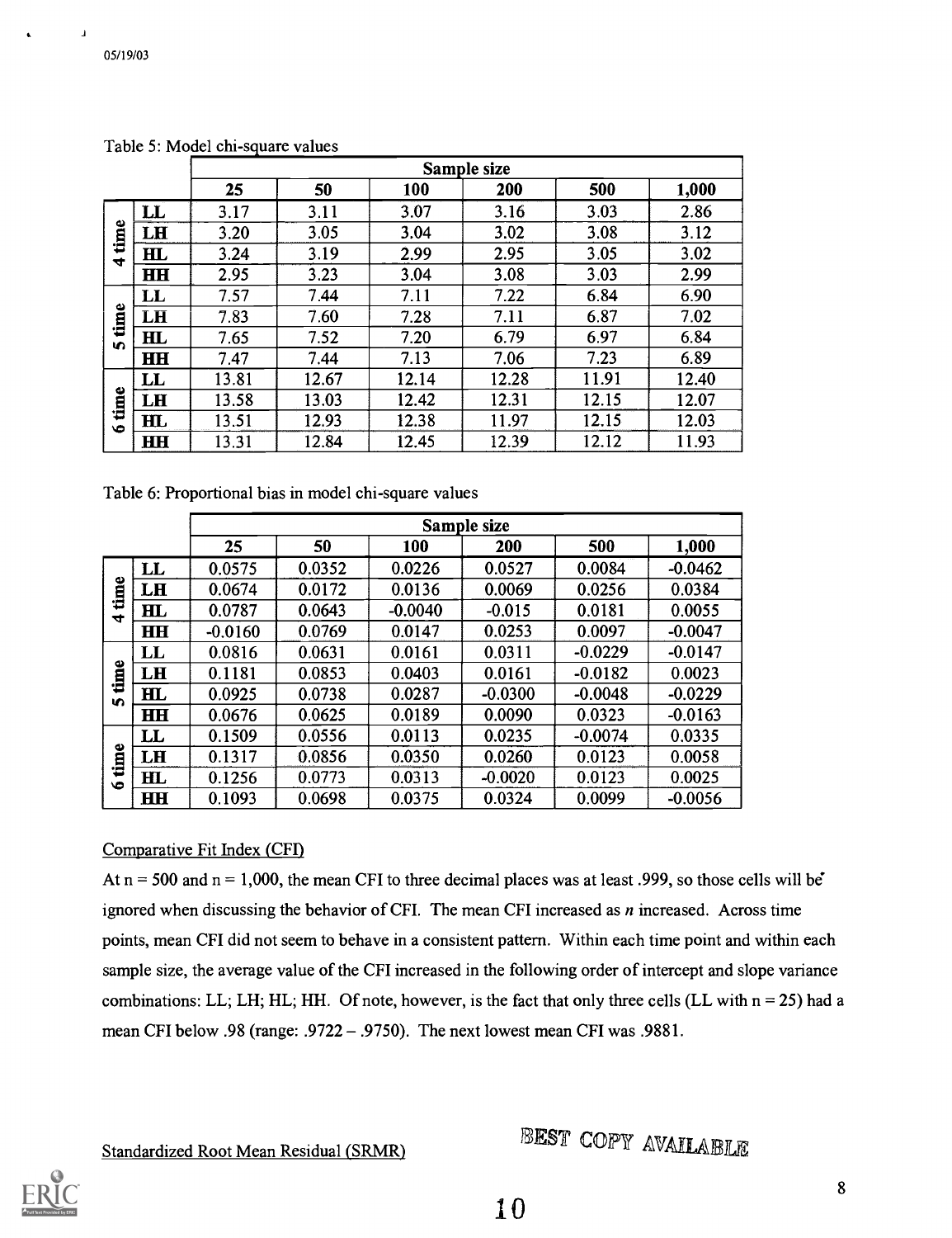$\mathbf{I} = \{ \mathbf{I} \}$ 

In all models, the mean value of the SRMR decreased as n increased. Mean SRMR also decreased across the same sequence of intercept and slope variance that mean CFI increased: LL; LH; HL; HH. At  $n = 25$ . the intercept and slope variance combination of HH had an average SRMR below .05. Among the remaining eight cells at  $n = 25$ , only 4HL had a mean SRMR below .05. At  $n = 50$ , the mean SRMR was consistently above .05 in the three LL cells, but 5 LH was the only other cell above .05 (.0501). Only 5 LL and 6 LL had a mean SRMR above .05 when  $n = 100$  (.0520 and .0540, respectively), and all cells with  $n \ge 200$  had mean SRMR values below .04.

The behavior of the mean SRMR as a function of time points was a bit more involved. With low slope variance, mean SRMR increased as the number of time points increased. In the models that had high slope variance, the mean SRMR consistently increased when going from four to four time points; from five time points to six, the mean SRMR remained steady or decreased slightly. This pattern in the high slope variance models, however, involved only slight differences in the mean SRMR, with the largest difference between consecutive time points being .0037.

## Root Mean Square Error of Approximation (RMSEA)

The average value of the RMSEA decreased as sample size increased for all models tested. The average value generally decreased as the number of time points increased, somewhat less consistently at the two smallest sample sizes tested. At  $n = 25$ , no average was below .05. At  $n = 50$ , all of the averages were between .04 and .05. For the 12 cells with  $n = 100$ , the effect of number of time points was quite evident: Every mean RMSEA with four time points (range: .0313  $-$  .0327) was greater than every mean RMSEA with five time points (range:  $.0280 - .0295$ ), and all of those were greater than the mean RMSEA for the cells with six time points (range: .0250 – .0274). At  $n = 200$ , no mean RMSEA exceeded .025, at  $n =$ 500, the largest average RMSEA was .0146 (4 LH), and only one average RMSEA with  $n = 1,000$ exceeded .01 (4 LH: .0104).

The average lower bound of the 90 percent confidence interval for the RMSEA decreased as n increased. At  $n = 25$ , two averages were above .007 and the lowest was .004996 (4 LH). At  $n = 200$ , the highest mean lower bound was all of .0021 (4 LL), and at  $n = 1,000$ , no average lower bound was above .0009.

The relationship between the average lower bound of the RMSEA and number of measured time points involved an interaction with sample size and combination of intercept and slope variance. With  $n = 25$ , the average lower bound increased as the number of time points increased. With  $n = 50$ , the average lower bound increased from four time points to five, and then decreased from five time points to six, except for the intercept and slope variance combination of HH, where the average lower bound first decreased then increased from four to five time points and five to six time points, respectively. At the

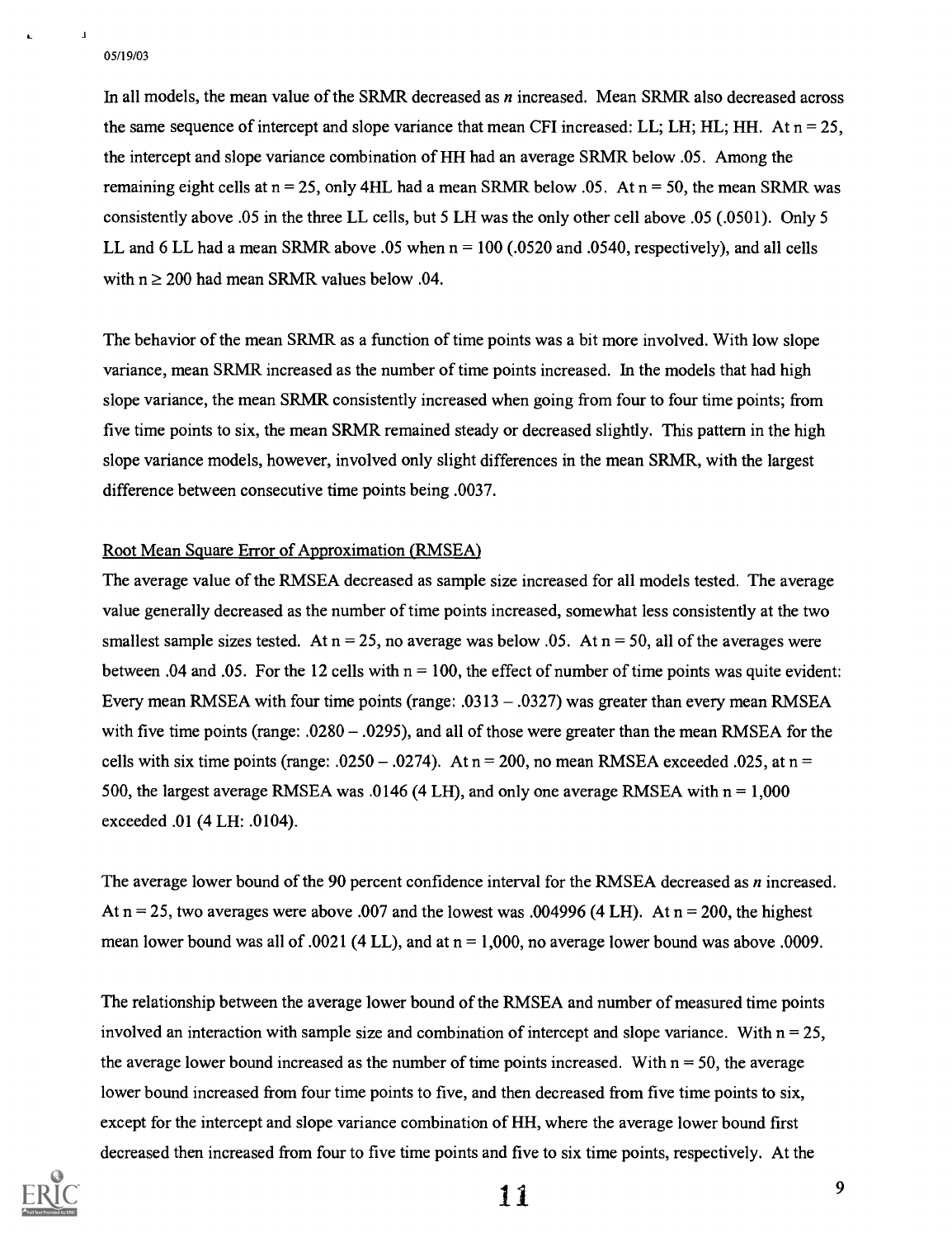$\bullet$ 

other four sample sizes, the average lower bound of the RMSEA generally decreased as the number of time points increased, but for each sample size, there was always one combination of intercept and slope variance that did not follow this pattern.

The average upper bound of the 90 percent confidence interval of the RMSEA also decreased as  $n$ increased. There was also a very clear effect of number of time points. Within each sample size, the four cells with four measured time points had average upper bounds greater than those for the four cells with five measured time points, which were greater than those for the four cells with six time points. At the smallest sample size tested, the average upper bound was never less than .20. The average upper bound did not drop below .10 until  $n = 100$  with six time points. At  $n = 500$  and five time points, only the HH combination had an average upper bound greater than  $.05$ . All four cells with  $n = 500$  and six time points had average upper bounds below .05, as did every cell with  $n = 1,000$ .

## Parameter Estimates

The cornerstone of latent growth modeling is the estimation of group-level parameters that define the starting point and growth trajectory, as well as the estimation of individual variability around these group parameters. In order to determine the effects of various sample sizes on these estimates, several statistics were calculated. First, the proportional bias of each parameter was calculated using the population parameter values and the parameter estimate averaged over the first 1,000 successful replications of each model. To compute the bias, the population value was subtracted from the estimate and divided by the population value.

## $Bias = (empirical - pop)/pop$

Second, the variability of the parameter estimates around their true population value were computed by dividing the standard error of the empirical estimate from the first 1,000 successful replications by the true population value. Lastly, the standard error bias was computed in the same way as the parameter bias, using the standard errors instead of the parameter values.

## Proportional bias of parameter estimates

While the size of the sample did not bias the average parameter estimates, it does play a role in the range of bias estimates. Overall, biases in the estimated parameters were very small, with an average of less than 1 percent. Of the three parameters estimated, the covariance was the most likely of the three to have biased estimates. The largest parameter bias in the study was an underestimation of the covariance parameter by 12.65 percent at  $n = 25$ , with both factor variances set to low.



```
12 10
```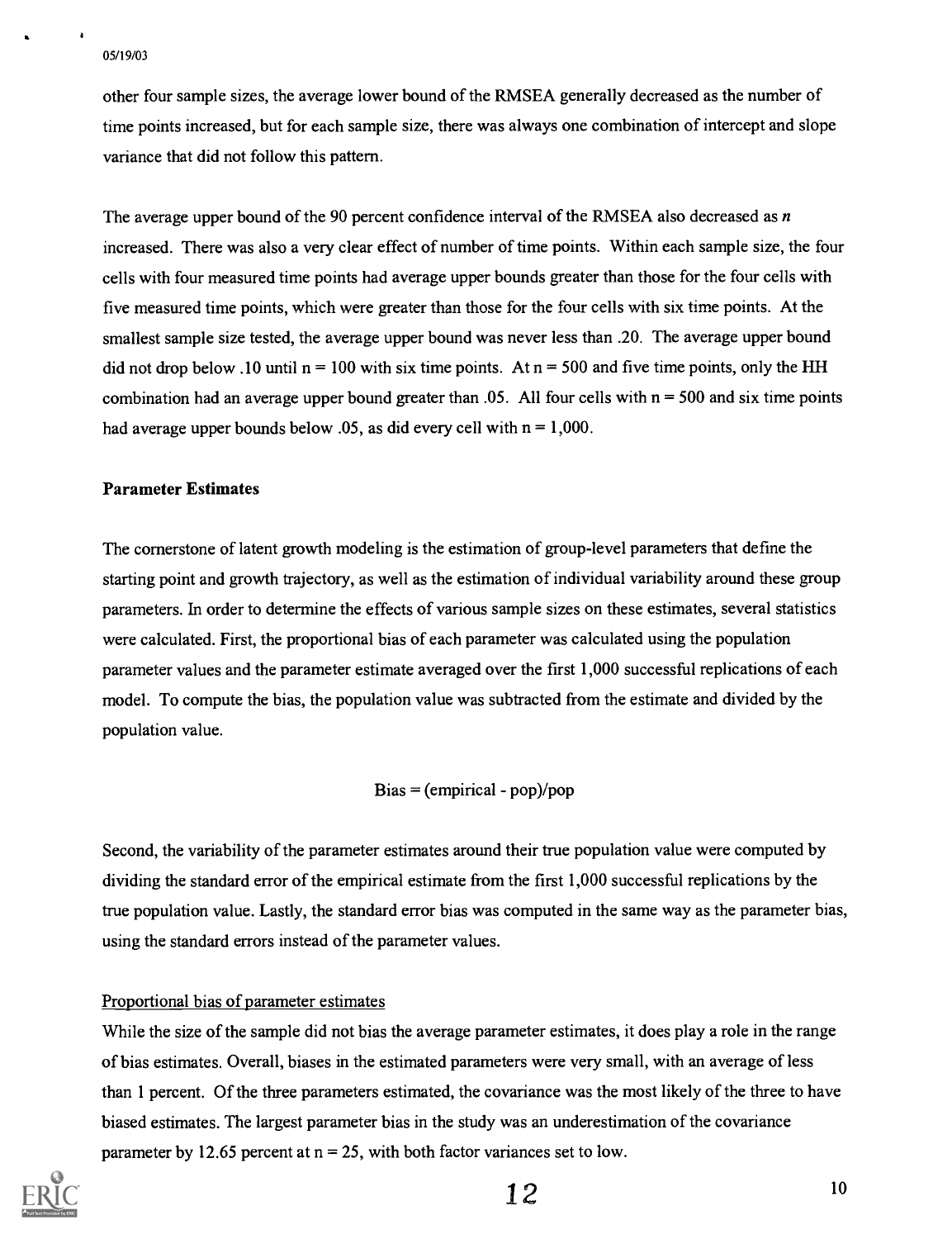**A** 

While the average bias by sample size is close to zero, the range of bias values is also of interest (see Figures 3 - 5). These figures show that as sample size increases, fluctuations in biased parameters diminish. They also demonstrate that the covariance parameter produced the largest range in bias at all sample sizes, which is most pronounced at the smallest sample size.



Figure 3: Bias in estimates of intercept variance – range and average





Figure 5: Bias in estimates of covariance – range and average

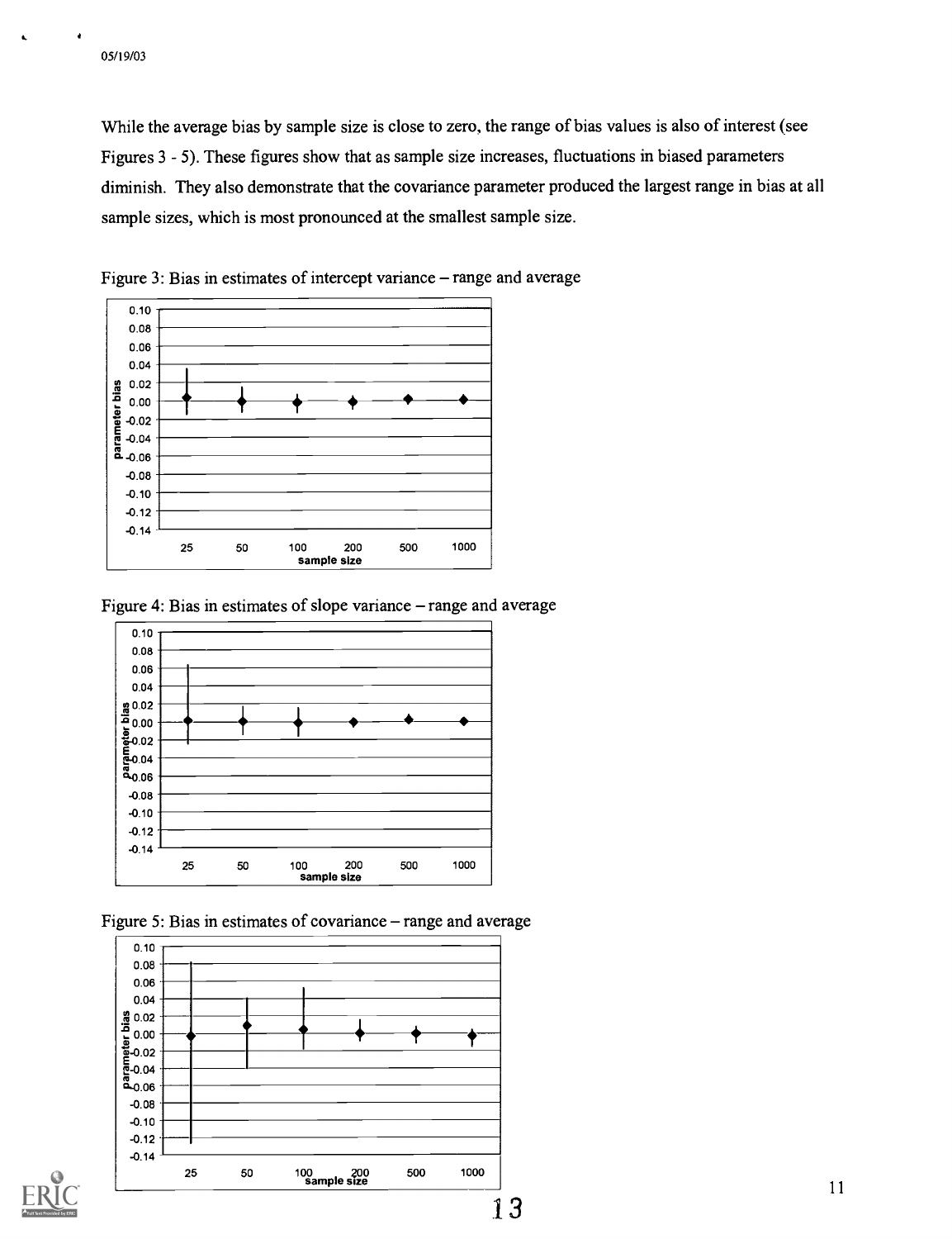a

In terms of the four factor variance conditions, the models with low variances for both factors (LL) tended to produce parameter estimates with the largest proportional bias. Averaged across sample size and time points, the low variance model over-estimated both factor variance parameters and under-estimated the covariance parameter. All of the other conditions overestimated the covariance parameter.

### Proportional variability

Proportional variability provides estimates of the degree to which the empirical parameter estimates fluctuate around the true population values. Values closer to zero are desirable because they indicate that the empirical estimates are more precise. Results indicate that the parameter estimates become less accurate at lower sample sizes, as can be seen in Figure 6, below. That is, larger variation around the true values occurred with smaller sample sizes -- each time the sample size doubled, this variability decreased by approximately 30 percent.



Figure 6: Proportional variability by sample size

Figure 6 also illustrates the fact that the proportional variance of the covariance parameter, while decreasing with larger sample sizes, remains substantially larger than the other two parameters. Averaged across all sample sizes and number of time points, the fluctuations around the true covariance is greater when both intercept and slope variances are low (59.4 percent) than when both variances are high (35.3 percent).

While sample size affects the variability of the parameter estimates, it was found that the relative size of the factor variances also play a role. When the factor variances are low, the variability around the true

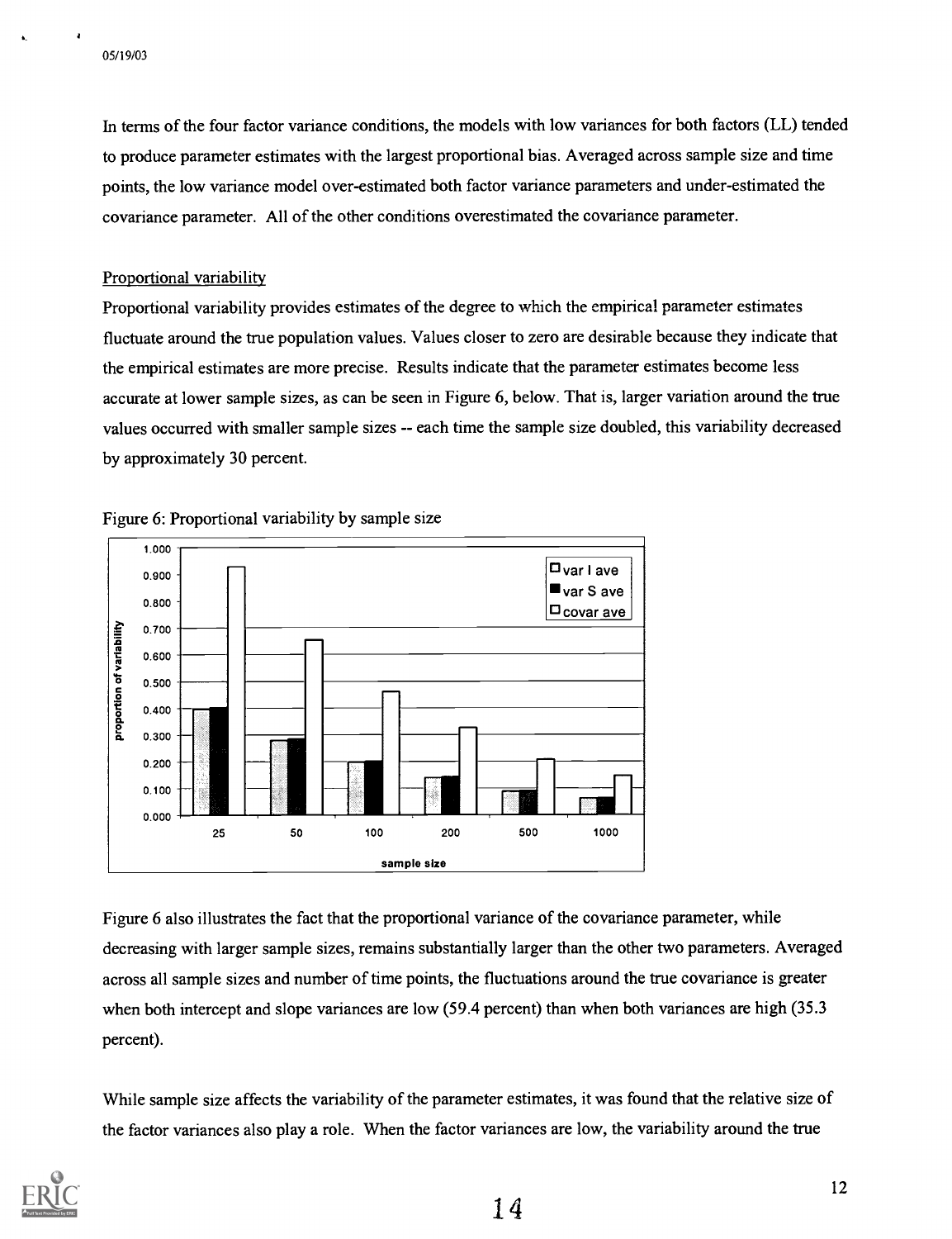value for that factor is high. Taking the slope variance (where  $n = 25$  with 4 time points), as an example, when the variance of this parameter is low (the LL and HL conditions), the empirical estimate varies by about 70 percent. When the slope estimates are high (the HH and LH conditions), this variability drops to about 30 percent. The proportion of variability decreases as sample size increases, but the pattern holds across all sample sizes.

The accuracy of the covariance parameter is related to the variance size of both factors. When both factors have low variances (LL), the proportional variability of the covariance parameter is at its highest. Conversely, when both variances are high (HH), the estimates vary the least. The remaining two conditions (LH and HL) share similar degrees of variability and are within the two extremes.

Lastly, the number of time points used in the model did not appear to affect the variability of the empirical parameter estimates around the true population value. The improvement from 4 to 6 time points was negligible for the intercept and slope variance estimates (0.4 and 0.6 percent, respectively), while precision of the covariance estimate worsened by 0.8 percent.

## Proportional bias of standard errors

The means of the asymptotic standard errors are very similar to empirical standard deviations for all models, resulting in low bias across all conditions. Very little bias in the standard deviations of the intercept variance parameter was found--the largest was 3.7 percent.

Sample size and the number of time points in the model did not appear to bias the standard errors, but the relative variance of the factors did influence the standard deviations of the slope parameter. There was some decrease in the proportion of bias as the sample size increased from 25 to 50, but after that, the bias estimates fluctuated around zero. However, the standard errors of the slope parameter showed substantial bias when both the slope and intercept variances were high. The bias remained steady at around 80 percent regardless of sample size and the number of time points. In comparison, the other models (LL, LH, HL) for this parameter produced biases from 0 to 4 percent (see Table 6). Similarly, proportion of bias in the covariance parameters standard deviation was much higher for the HH model than in the remaining models. The standard deviations were biased by approximately 67 percent, compared to the other models, whose biases did not exceed 3 percent (see Table 7).

Table 6: Proportional bias of standard deviations of slope variance parameters

|                   |              | Sample size |          |          |          |       |          |  |  |
|-------------------|--------------|-------------|----------|----------|----------|-------|----------|--|--|
|                   |              | 25          | 50       | 100      | 200      | 500   | 000,     |  |  |
| $\blacksquare$    | $\mathbf{L}$ | $-0.008$    | $-0.010$ | $-0.003$ | $-0.002$ | 0.000 | 0.002    |  |  |
| <b>CANADIAN A</b> | LH           | $-0.023$    | $-0.007$ | $-0.008$ | 0.001    | 0.000 | $-0.001$ |  |  |



15 BEST COPY AVAILABLE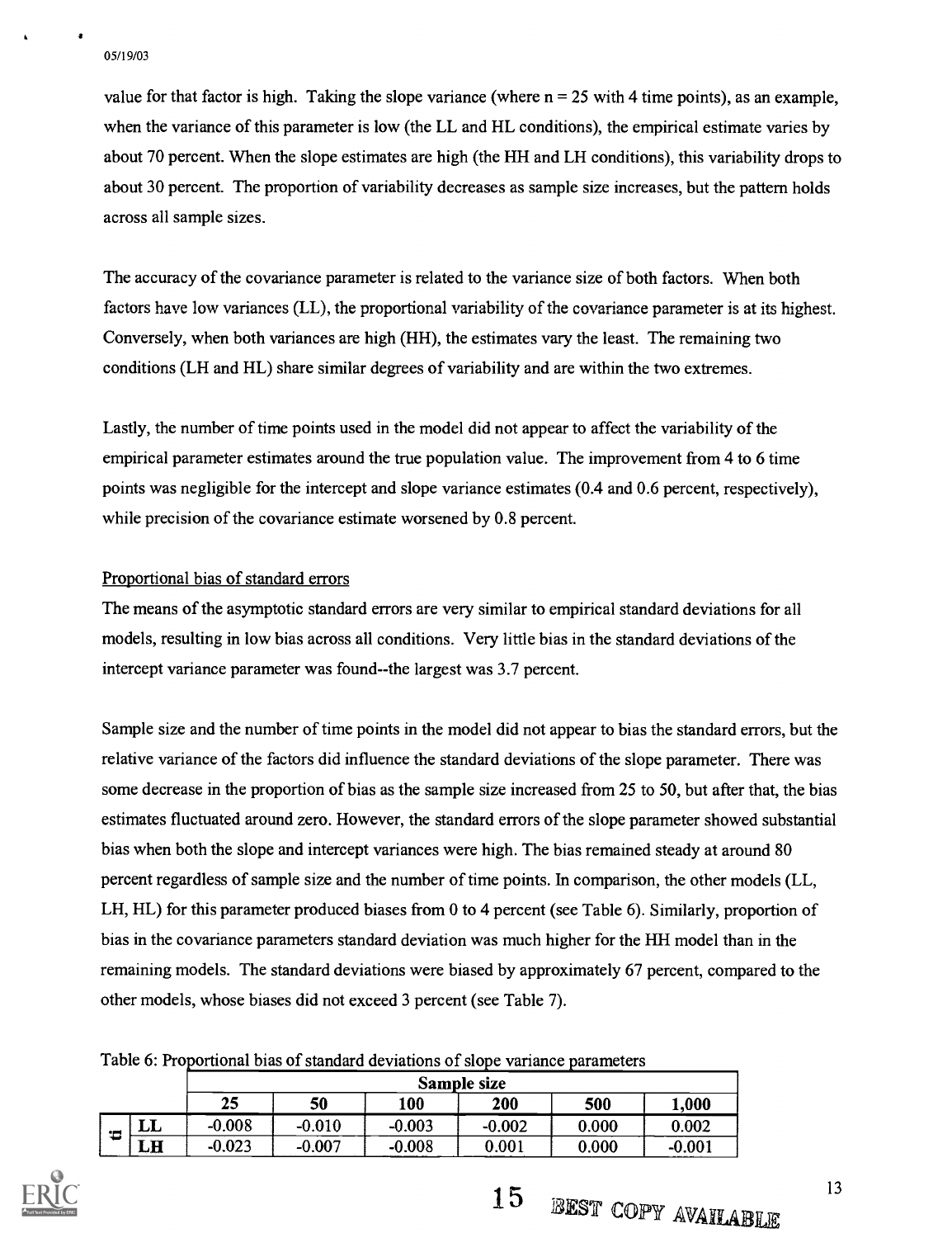|                | $\mathbf{H}$           | $-0.007$ | $-0.016$ | $-0.015$ | $-0.002$ | $-0.002$ | $-0.005$ |
|----------------|------------------------|----------|----------|----------|----------|----------|----------|
|                | HH                     | $-0.800$ | $-0.799$ | $-0.796$ | $-0.797$ | $-0.796$ | $-0.796$ |
|                | LL                     | $-0.031$ | $-0.014$ | $-0.009$ | $-0.003$ | $-0.004$ | 0.001    |
| ω<br>Ē         | LH                     | $-0.016$ | $-0.016$ | $-0.004$ | 0.000    | 0.000    | 0.000    |
| €<br><b>In</b> | $\mathbf{H}$           | $-0.031$ | $-0.008$ | $-0.002$ | $-0.003$ | 0.002    | $-0.007$ |
|                | <b>HH</b>              | $-0.803$ | $-0.802$ | $-0.802$ | $-0.802$ | $-0.801$ | $-0.801$ |
|                | $\mathbf{L}$           | $-0.013$ | $-0.005$ | $-0.016$ | $-0.002$ | $-0.003$ | $-0.010$ |
| Φ<br>흠         | LH                     | 0.002    | 0.001    | $-0.009$ | 0.004    | 0.003    | 0.002    |
| 恒<br>ھە        | $\mathbf{H}\mathbf{L}$ | $-0.033$ | 0.001    | 0.003    | 0.000    | 0.001    | $-0.006$ |
|                | <b>HH</b>              | $-0.804$ | $-0.805$ | $-0.803$ | $-0.803$ | $-0.803$ | $-0.803$ |

Table 7: Proportional bias of standard deviations of intercept -slope covariance estimates

|                          |                | Sample size |          |          |          |          |               |
|--------------------------|----------------|-------------|----------|----------|----------|----------|---------------|
|                          |                | 25          | 50       | 100      | 200      | 500      | 1,000         |
| time<br>÷                | $\mathbf{L}$   | $-0.013$    | $-0.010$ | $-0.005$ | $-0.003$ | $-0.003$ | $-0.003$      |
|                          | LH             | $-0.015$    | $-0.004$ | $-0.008$ | 0.001    | 0.000    | 0.000         |
|                          | HL.            | $-0.005$    | $-0.015$ | $-0.008$ | $-0.003$ | 0.001    | $-0.001$      |
|                          | <b>HH</b>      | $-0.674$    | $-0.675$ | $-0.671$ | $-0.672$ | $-0.671$ | $-0.670$      |
| time<br><b>In</b>        | $\mathbf{L}$   | $-0.029$    | $-0.015$ | $-0.009$ | $-0.005$ | 0.001    | 0.001         |
|                          | LH             | $-0.022$    | $-0.017$ | $-0.010$ | $-0.005$ | 0.000    | $-0.001$      |
|                          | HL.            | $-0.018$    | $-0.004$ | $-0.740$ | $-0.004$ | 0.001    | $-0.001$      |
|                          | H H            | $-0.678$    | $-0.673$ | $-0.674$ | $-0.674$ | $-0.673$ | $-0.674$      |
| time<br>$\ddot{\bullet}$ | $\mathbf{L}$   | $-0.028$    | $-0.008$ | $-0.011$ | $-0.005$ | $-0.001$ | $-0.001$<br>E |
|                          | LH             | $-0.014$    | $-0.009$ | $-0.010$ | 0.002    | 0.001    | 岀<br>0.002    |
|                          | H <sub>L</sub> | $-0.027$    | $-0.002$ | $-0.003$ | $-0.002$ | 0.000    | 0.000         |
|                          | <b>HH</b>      | $-0.678$    | $-0.678$ | $-0.674$ | $-0.675$ | $-0.674$ | $-0.674$      |

## DISCUSSION

05/19/03

The goal of the present paper was to examine the effect of sample size on a variety of latent growth models. Specifically the effect of sample size on the rate of model convergence, model fit, and the estimation of model parameters and their standard deviations was explored. A discussion of the impact of sample size on each of these three areas is provided below.

## BEST COPY AVAILABLE

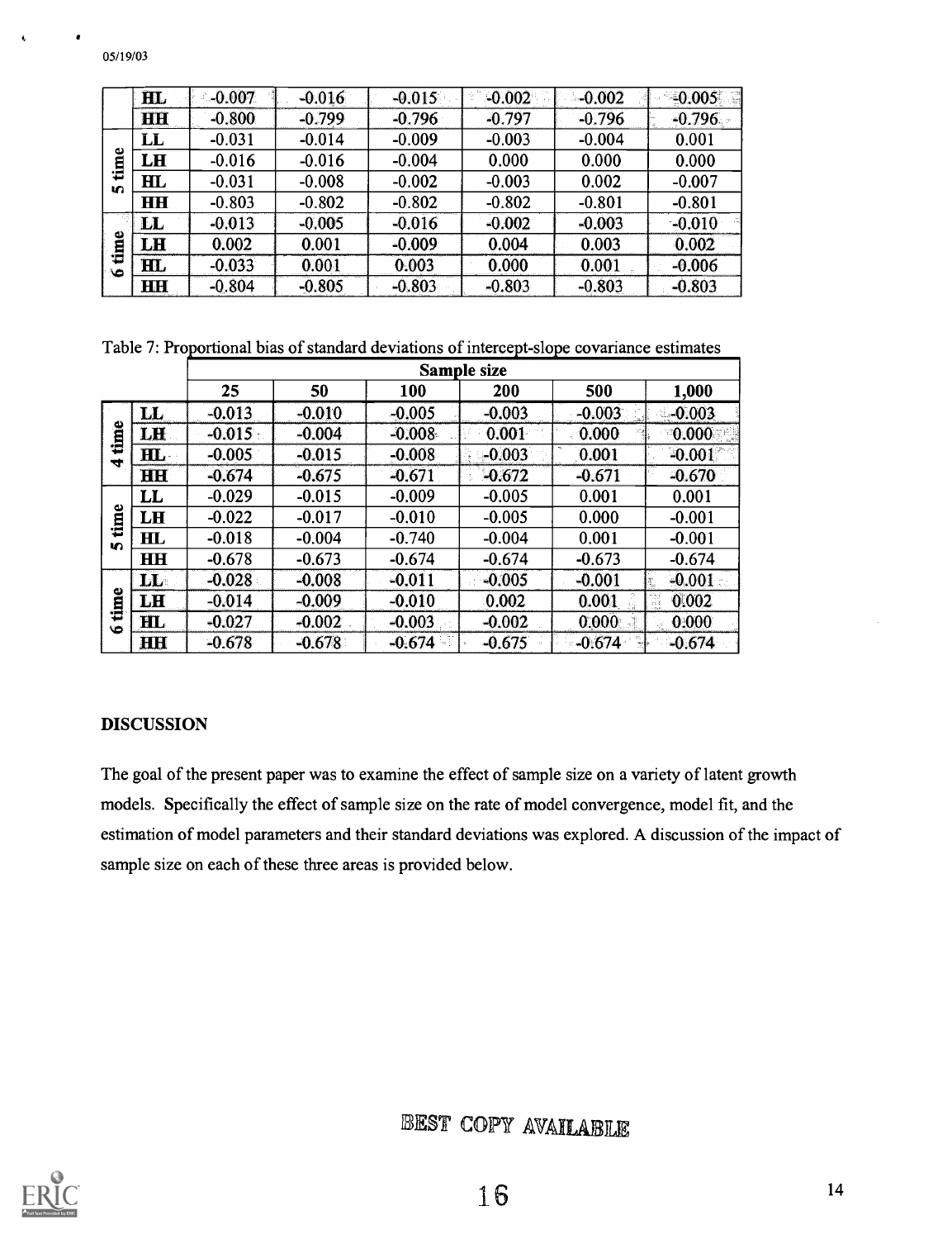## Convergence Rates

In this section we examine the contribution of sample size, number of time points, and relative size of the slope and intercept variances to the incidence of failure due to either non-convergence or improper solutions. However, improper solutions will be the main focus, because they account for the majority (85 to 100 percent) of all failures.

The failure of a model to converge to a fully proper solution can be traced to one of two root causes; either the model did not converge within the maximum allowed number of iterations, or the model produced improper estimates that were then fixed to a boundary value (condition codes). Improper estimates take on values that would be impossible for the corresponding parameters, such as a correlation greater than one or a variance that is negative.

As Van Driel wrote in 1978, improper variance estimates result from one of three causes: (1) sampling fluctuation, (2) model misspecification, or (3) under-identification of the model. Because our models were correctly specified with known properties, options 2 and 3 may be ruled out, leaving only sampling fluctuation to account for the improper estimates. In our models, four conditions contribute to these sampling fluctuations; the size of the sample, population variance size, the standard deviations of the parameter estimates, and the number of time points in the model. Each of these will be discussed in turn.

As expected, all models demonstrated better successful completion rates as sample size increased. This is consistent with past studies that suggest an inverse relationship between sample size and frequency of failure (Boomsma, 1985; Chen et al., 2001). Because small samples have greater fluctuations in sampling, which leads to a greater likelihood that some of the fluctuations will result in impossible parameter estimates. Therefore, the larger the sample, the more stable the estimates of the standard errors.

The size of the factor variances in the population also impacted the convergence rates in our models. The closer the size of the variance in the population is to zero, the greater the probability of the sampling fluctuating below zero. Boomsma (1983, 1985) found that improper solutions occurred more frequently in models with smaller population values of error variances. Our results show that 86.6 percent of all improper estimates at  $n = 25$  were due to Heywood cases. While the error variances in our population were set to 5, it is possible that if they had been larger, fewer Heywood cases would have occurred. This leads to the conundrum that, in models where the latent factors do an excellent job of accounting for the variance in the manifest variables, the error variances will be small, resulting in more Heywood cases than another model whose factors did a poor job of accounting for the variances in the observed variables.



17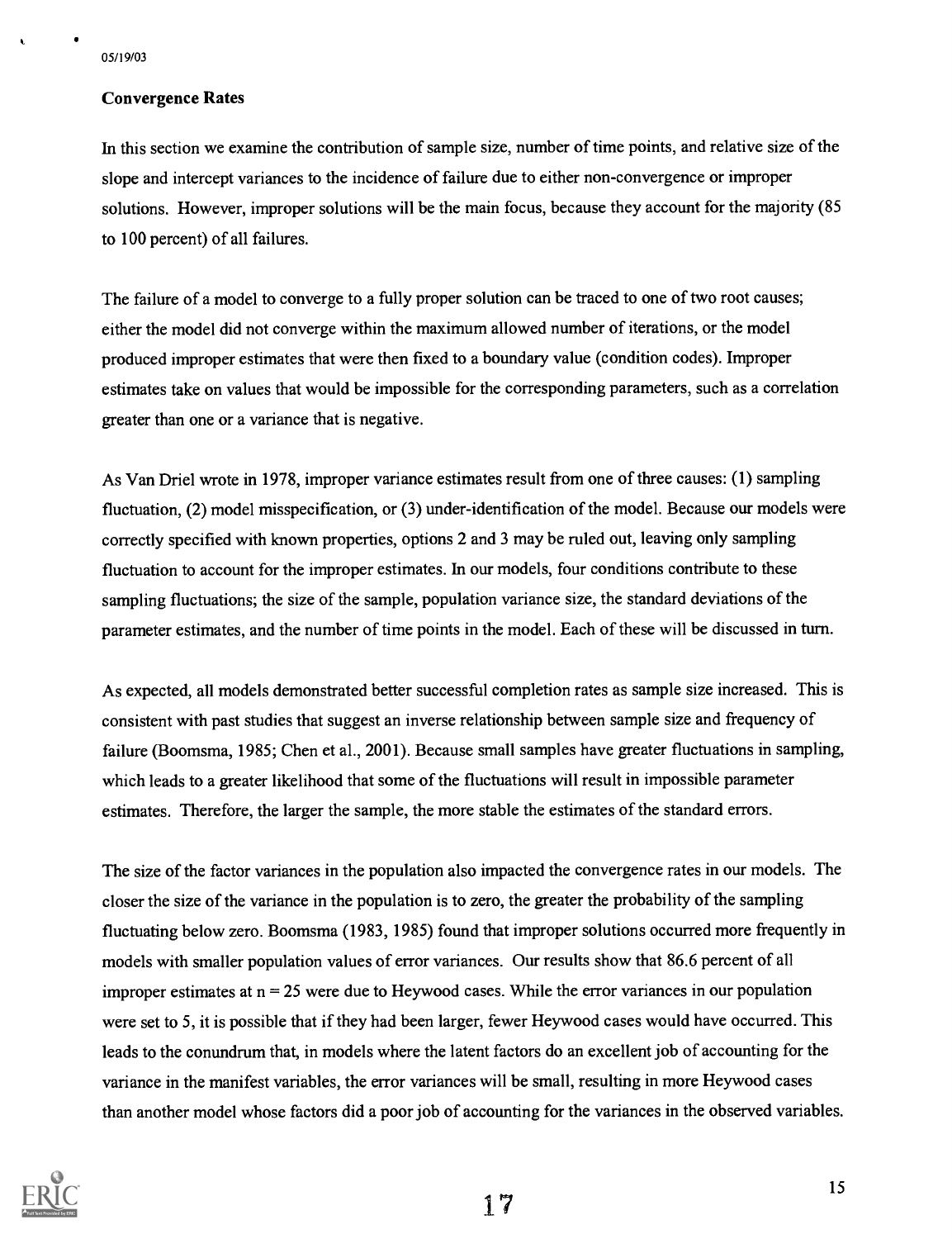In addition to the error variances, the sizes of the factor variances in the population also influence the convergence rate. Our evidence suggests that improper solutions occur more frequently to factors that have low population variances. Furthermore, it is the relative size of the slope variance that drives the overall number of improper solutions. This may be due to the relationship between the factor variances and the estimated variances of the measured variables. The slope variance in later time points exerts more of an influence on the later time points because the squared loadings are larger than the earlier loadings. Therefore, the error variances exert a lesser influence for these measured variables at later time points. Our findings support this theory, with the error variances for the later time points generally producing the largest number of improper estimates.

The standard deviations associated with the estimated variances also influenced the convergence rates, with higher standard deviations resulting in greater numbers of improper solutions. Greater standard deviations suggest a wider dispersion of estimates and hence a greater probability of a nonpositive estimate.

Lastly, our evidence suggests that the addition of more time points to growth models result in increased rates of successful completions. Our finding echoes previous Monte Carlo studies in Structural Equation Modeling that have found that by increasing the number of variables per factor, the success rate is improved (Boomsma, 1983, 1985; Anderson and Gerbing, 1984).

In sum, sample size was found to influence the convergence rates of the models, with larger samples resulting in fewer improper estimates and failures. However, this effect is lessened if the variances of the slope and intercept factors are low. It is also lessened when more time points are added to the model. This research reinforces previous findings on the importance of sample size used in latent models. For example, Marsh et. al. (1998) found that having more variables per latent factor compensates for smaller sample sizes.

## Indices of Model Fit

The present study also investigated the effects of growth model conditions on the behavior of the following commonly used fit indices:  $\chi^2$ ; CFI; RMSEA, including 90 percent CI boundaries; and SRMR. The CFI, RMSEA, and SRMR all indicated improved model fit as  $n$  increased, the average CFI value was never less than .97, so improvements as a function of sample size were merely from great to fantastic.

Chi-square demonstrated improved model fit from smaller sample sizes to the moderate sample sizes, but from the moderate sample sizes into the larger sample sizes tested, the bias of the chi-square values either

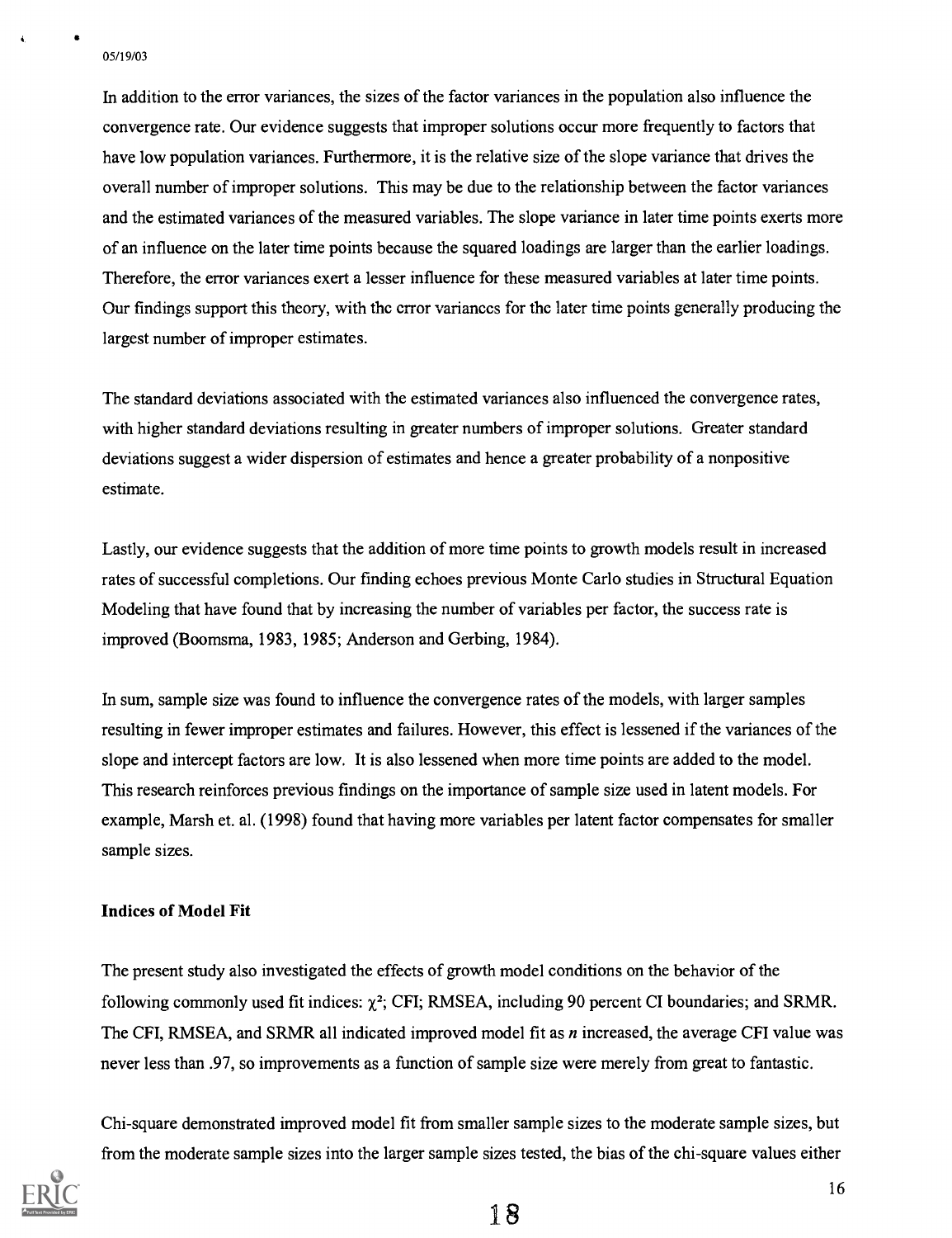a

became negative or fluctuated in a manner that did not seem related to any of the model conditions varied in the present study. Additional relationships between chi-square bias and model facets were either complex beyond recognition or perhaps simply not present.

Values of CFI and SRMR indicated demonstrated improved model fit as the variance of the intercepts and slopes increased in the order: low/low (for intercept variance and slope variance, respectively); low/high; high/low; and high/high. The relationship between SRMR and number of measured time points interacted with the magnitude of the intercept and slope variances, as did the relationship between RMSEA and number of time points. The upper bound of the 90 percent CI for the RMSEA, however, had a very clear and potentially important relationship with time points, consistently decreasing as the number of measured time points increased.

#### Parameter Estimates

The degree to which sample size can bias parameter estimates is of interest to researchers using latent growth models. Our findings suggest that, on average, sample size does not bias the parameter estimates to a substantive degree. However, although the average bias is negligible, at low sample sizes, there was substantial fluctuations in the size of the bias. As sample size increased, these fluctuations in biased parameters diminished. This is consistent with other research findings (Burchinal, 1989).

It is also important to understand the degree to which small sample size may bias the standard deviations of parameter estimates, because an overestimation can mean that significant effects are missed. Similarly, if they are underestimated, significant effects may be overstated. However, in our study, sample size did not appear to bias the standard deviations. The number of time points also had no effect. However, the relative size of the factor variances were important in this regard, with the HH condition negatively biasing the slope standard deviation by 80 percent and the covariance standard deviations by 67 percent, across all sample sizes and time points.

The asymptotic theory underlying SEM implies that random fluctuations in the variance of parameter estimates will decrease as sample size increases. In fact, both sample size and relative size of the factor variances were found to influence the proportional variability of parameter estimates, while the number of time points in the model did not. By increasing the sample size, estimation errors are reduced because the accuracy of the parameter estimates are increased. That is, estimates of variances are more likely to reflect the population value when they are based on a large number of observations. This finding is consistent with Gerbing and Anderson (1985) who, in their confirmatory factor analysis Monte Carlo study, found that sample size had the largest effect on the variability in parameter estimates.

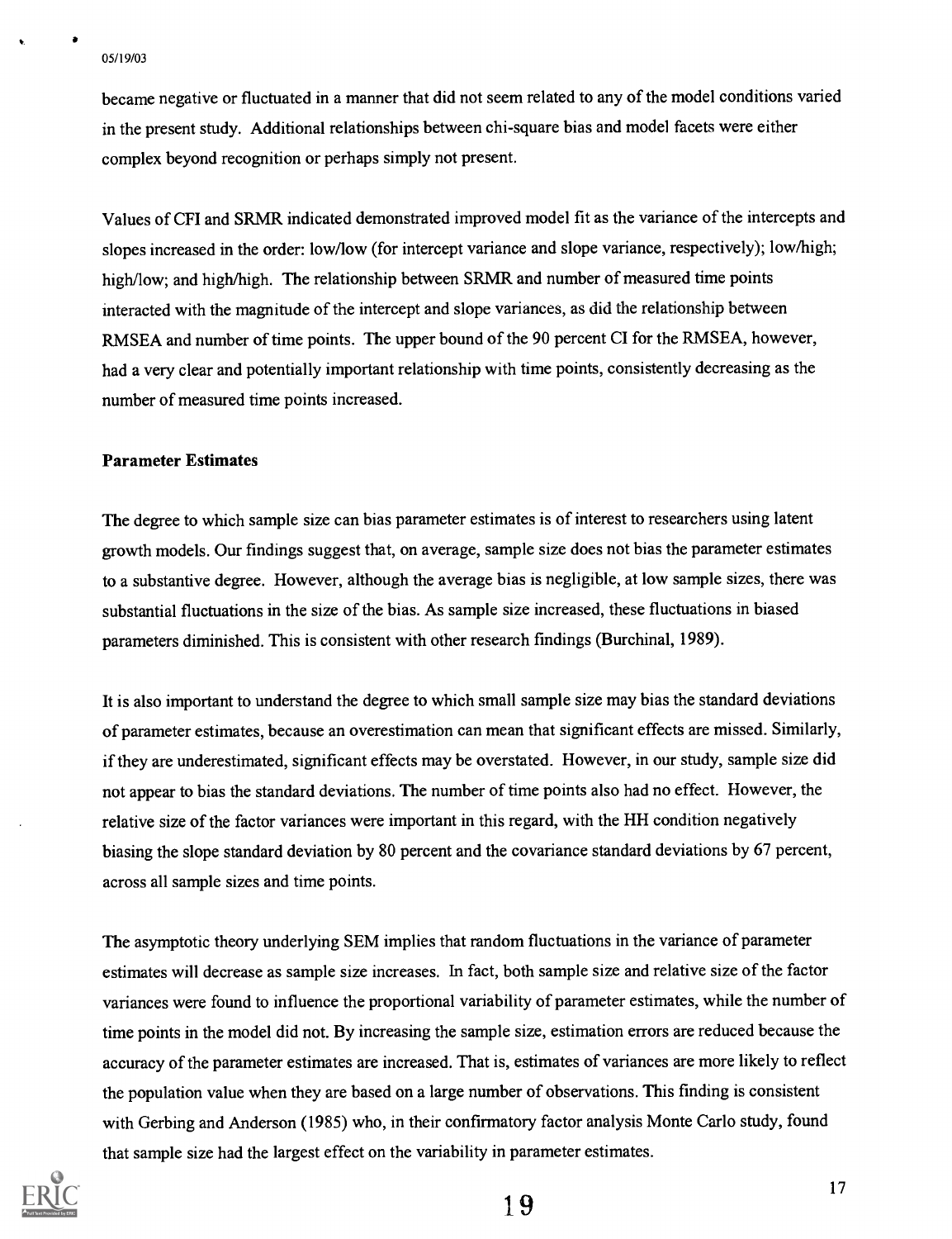**View Strategie** 

The relative size of the each factor variance was found to be inversely proportional to the variability of its own variance parameter. For example, when the population slope factor variance was low, the proportional variability for the slope parameter was high, while the proportional variability for the intercept factor variance was not affected. The fact that the opposite factor does not much influence the proportional variability of the factor of interest is understandable, because the correlation between the two factors was set to be quite low  $(r = 0.3)$ .

The fluctuations in the covariance parameter around the population variable was substantially greater than the variance parameters for the intercept and slope factors. This may be because the degree to which the intercept and slope factors covary is influenced by the variance sizes of both of these factors, while the factor variances are not influenced to a great extent by the other factor variance.

In conclusion, results from this study support the contention that latent growth models are meaningfully impacted by the size of the sample. Sample size was found to influence the convergence rates, measures of model fit, and the proportional variability of the parameter estimates. It did not, however, result in biased parameter estimates or biased standard deviations. A summary of the effects of each of the manipulated conditions is found below, in Table 8.

|                            | Convergence                           | Model fit                                                  | Parameter bias                 | <b>Standard</b><br>error bias                                 | Proportional<br>variability                                     |
|----------------------------|---------------------------------------|------------------------------------------------------------|--------------------------------|---------------------------------------------------------------|-----------------------------------------------------------------|
| <b>Sample</b><br>size      | Improves with<br>larger samples       | Improves with<br>larger samples                            | Not affected                   | Not affected                                                  | Decreases with<br>larger samples                                |
| <b>Time</b><br>points      | Improves with<br>more time<br>points  | RMSEA upper<br>bound decreases<br>with more time<br>points | Not affected                   | Not affected                                                  | Not affected                                                    |
| <b>Factor</b><br>variances | Improves when<br>variances are<br>low | Improves when<br>variances are<br>high                     | Low variances<br>increase bias | High variances<br>negatively bias<br>slope $\&$<br>covariance | Low variances<br>increase<br>fluctuations for<br>that parameter |

Table 8: Summary of key findings

## Recommendations

Based on the results of this simulation, a number of recommendations for researchers hoping to utilize latent growth models are made. Sample sizes of at least 50 should be used, in order to obtain model convergence. Smaller samples may be used when additional time points are present and when the variances of the slope and intercept factors are expected to be low. However, it should be noted that the

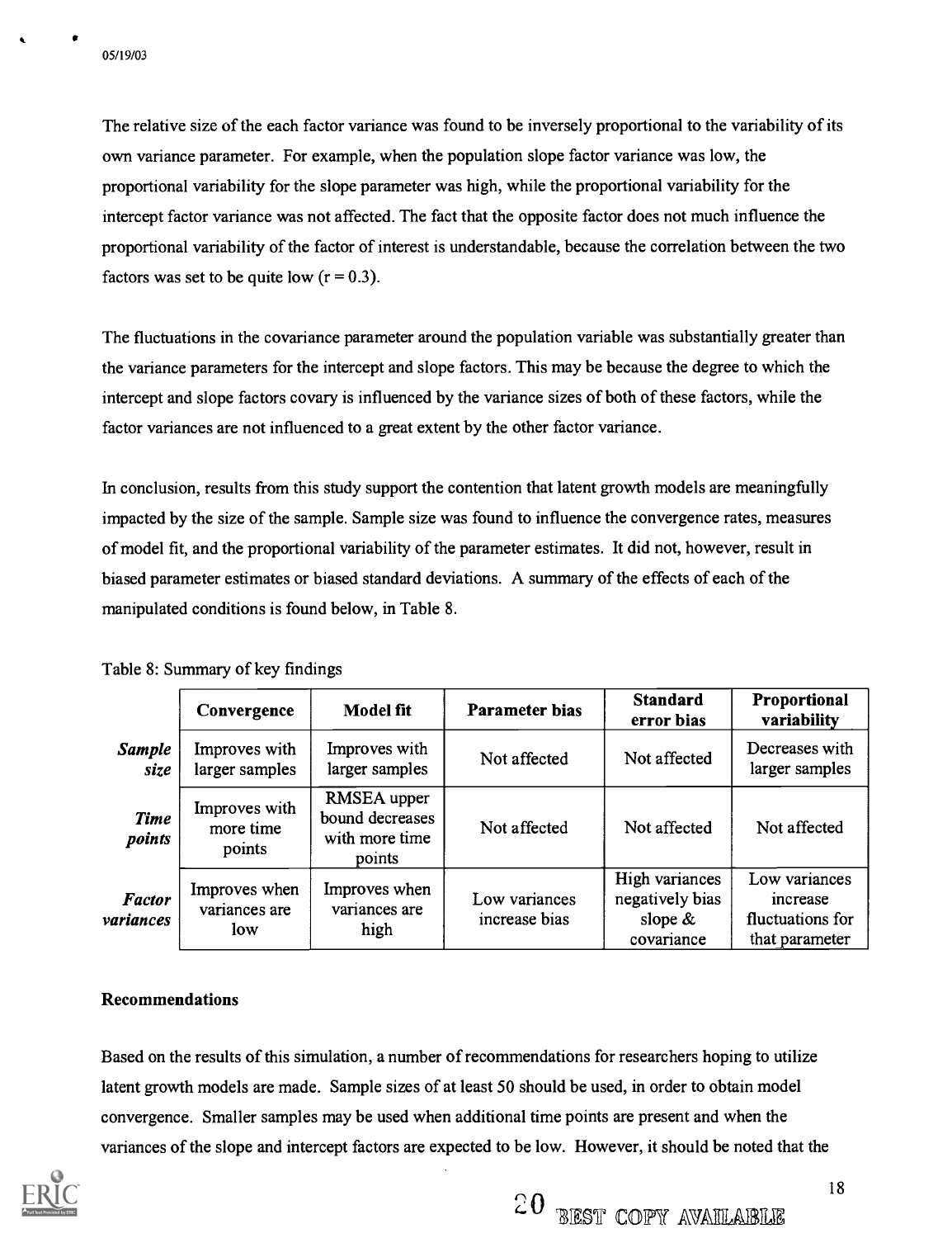..

models tested in this study were all correctly specified and misspecified models may require larger samples. Model fit also improves with sample size, with  $n = 25$  providing generally poor fit across all indices. However, by adding more time points to the model, the upper bound of the RMSEA decreases, improving the likelihood that both upper and lower bounds will fall below the .05 level. Biased parameters, on average, are not likely to result from the use of small samples, but the range of parameter estimates will fluctuate substantially more with small samples. In this regard, samples of at least 100 are therefore recommended.

## Limitations and Future Directions

An inherent limitation in Monte Carlo studies is the representativeness of the models tested. It is difficult to know whether the results from one set of models will transfer to other models. A related issue is that we have examined data simulated from a multivariate normal distribution. Maximum likelihood estimation makes the assumption of multivariate normality. Violations of these assumptions have been shown to be problematic (Muthen and Kaplan, 1992). It is unclear how well the findings from this study would generalize to nonnormal distributions. Other future research in this area could include adding a mean structure to the growth models and manipulating the growth trajectory, so that some models are non-linear.

#### REFERENCES

Anderson, J., & Gerbing, D. (1984). The effects of sampling error on convergence, improper solutions, and goodness-of-fit indices for maximum likelihood confirmatory factor analysis. Psychometrika, 49, 155-73.

Bentler, P. (1995). EQS Structural Equations Program Manual. Encino, CA: Multivariate Software, Inc.

- Boomsma, A. (1983). On the robustness of LISREL (maximum likelihood estimation) against small sample size and non-normality. Amsterdam, the Netherlands: Sociometric Research Foundation.
- Boomsma, A. (1985). Non-convergence, improper solutions and starting values in LISREL maximum likelihood estimation. Psychometrika, 50, 229-42.
- Burchinal, M. (1989). Comparison of models for estimating individual growth curves. Paper presented at the biennial meeting of the Society for Research in Child Development. Kansas City, MO, April 27- 30, 1989.

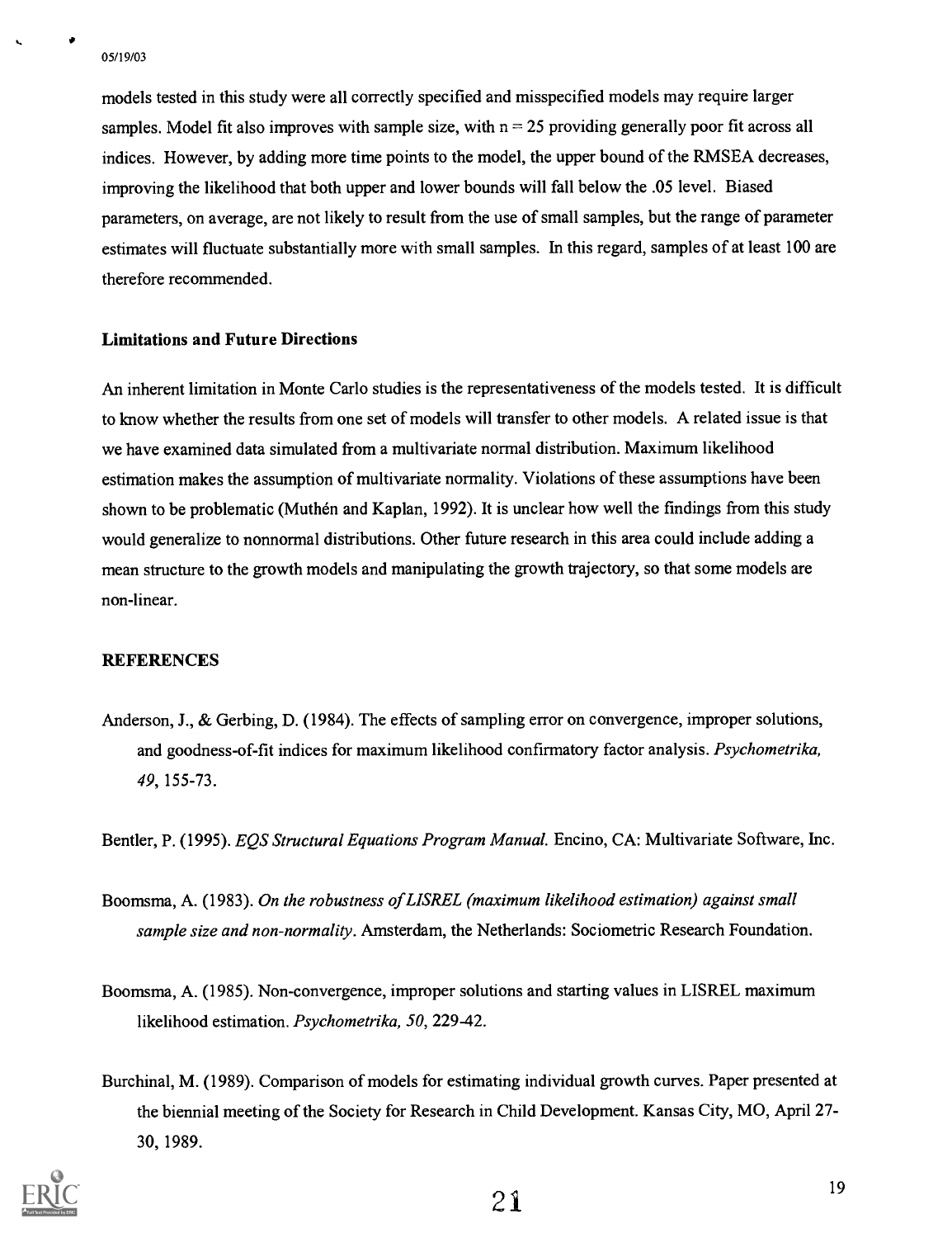- Chen, F., Bollen, K., Paxton, P., Curran, P., & Kirby, J. (2001). Improper solutions in structural equation models. Sociological Methods & Research. 29(4), 468-508.
- Gagne, P., & Hancock, G. (2002). Relation of sample size and solution propriety in latent variable models as a function of construct reliability. Paper presented at the annual meeting of the American Educational Research Association, New Orleans, LA. April, 2002.
- Gerbing, D., & Anderson, J. (1985). The effects of sampling error and model characteristics on parameter estimation for maximum likelihood confirmatory factor analysis. Multivariate Behavioral Research, 20, 255-271.
- Hu, L., & Bentler, P.M. (1999. Cutoff Criteria for Fit Indexes in Covariance Structure Analysis: Conventional Criteria versus New Alternatives. Structural Equation Modeling. 6,(1) 1-55.
- MacCallum, R. & Roznowski, M. & Necowitz, L. (1992) Model mispecifications in covariance structure analysis: The problem of capitalization on chance. Psychological Bulletin. 111, 490-504.
- Marsh, H., Hau, K., Balla, J., & Grayson, D. (1998). Is more ever too much? The number of indicators per factor in confirmatory factor analysis. Multivariate Behavioral Research, 33, 181-220.
- Muthén, B., & Kaplan, D. (1992) A comparison of some methodologies for the factor analysis on nonnormal Likert variables: A note on the size of the model. British Journal of Mathematical and Statistical Psychology, 45, 19-30.
- Muthen, B., & Muthen, L. (2002). How to use a Monte Carlo study to decide on sample size and determine power. Preliminary version of a paper scheduled to appear in *Structural Equation* Modeling.
- Tanaka, J. (1987). "How big is big?": Sample size and goodness-of-fit in structural equation modeling with latent variables. Child Development. 58, 134-146.
- Van Driel, 0. (1978). On various causes of improper solutions in maximum likelihood factor analysis. Psychometrika 43, 225-43.

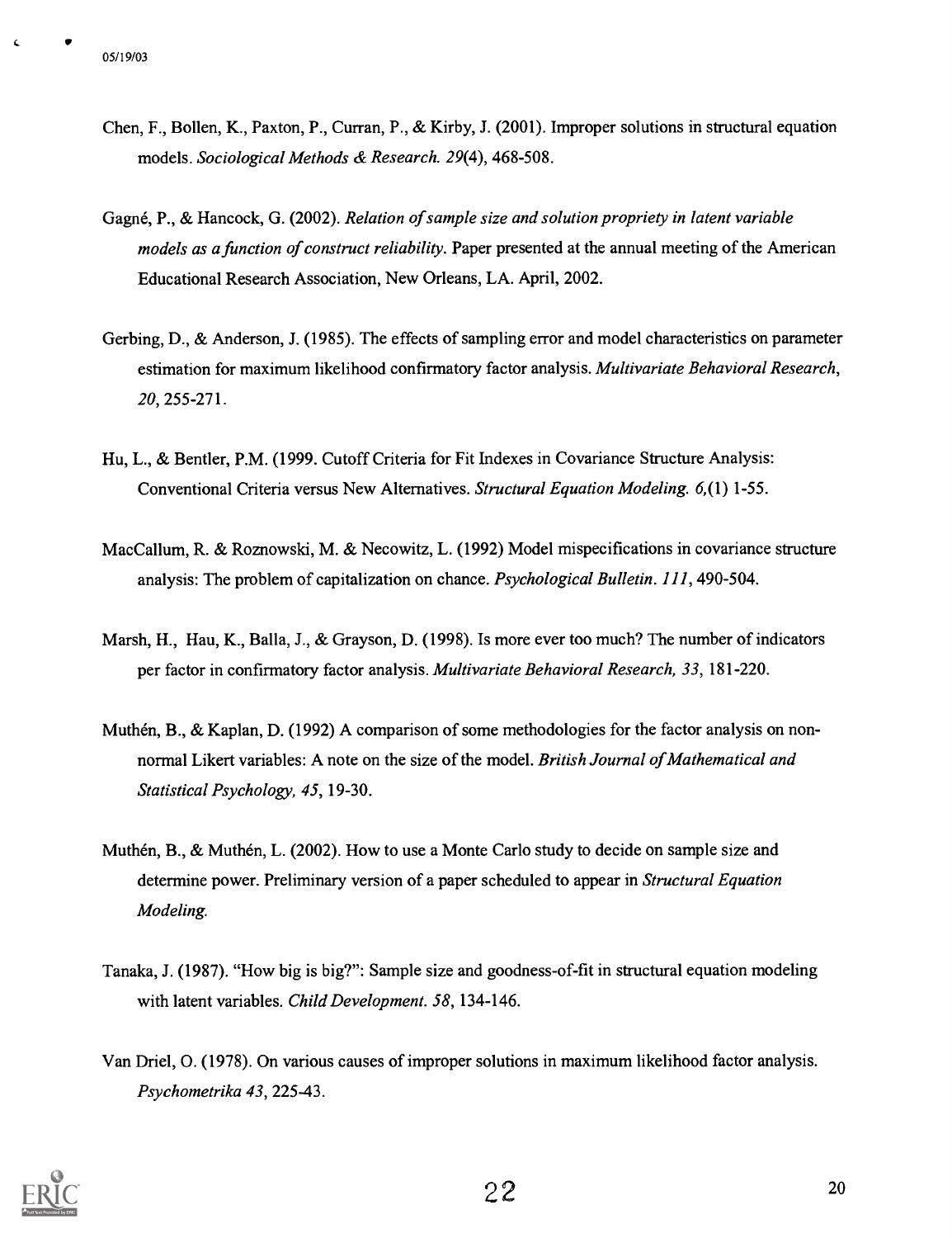## APPENDIX - EXAMPLE OF EQS CODE

## /title

Simulation for model: 6 time points,  $HH n = 500$ , data is generated from the model

/specifications

 $cas = 500$ ;  $var = 6$ ; me = ml;

/equations

```
v1 = f1 + e1;v2 = f1 + f2 + e2;
v3 = f1 + 2f2 + e3;v4 = f1 + 3f2 + e4;v5 = f1 + 4f2 + e5;v6 = f1 + 5f2 + e6;
```
/variance

```
f1 = 80.0*;
f2 = 16.0*;
e1 = 5.0*;
e2 = 5.0*;
e3 = 5.0*;
e4 = 5.0*;
e5 = 5.0*;
e6 = 5.0*;
```
/covariance

 $f1,f2 = 10.73$ \*;

/output

 $data = 6HH500a.rst$ ; se; pa;

/simulation

 $seed = 500541;$ 

replication  $= 1000$ ; population  $=$  model;

/end

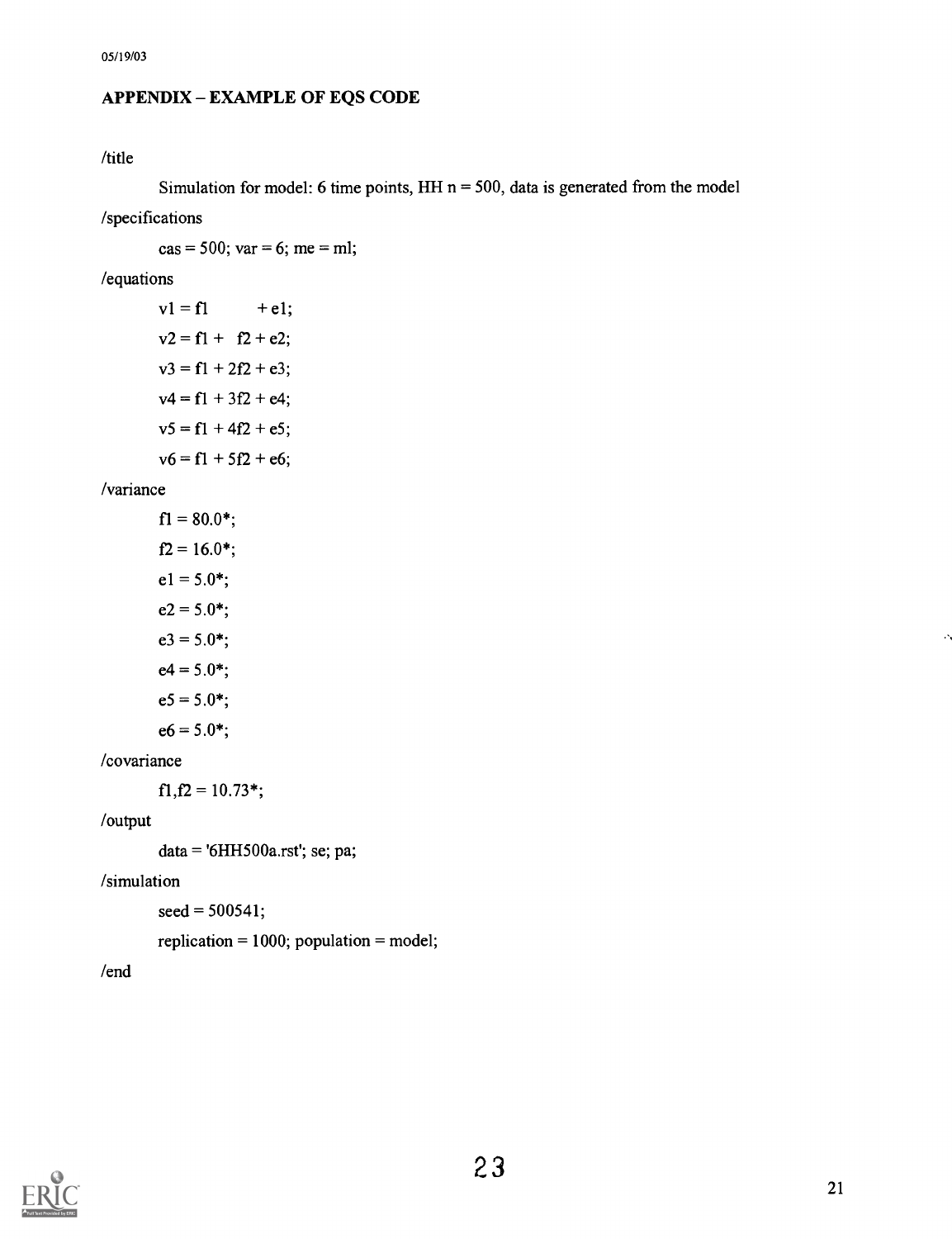

U.S. Department of Education

Office of Educational Research and Improvement (OERI) National Library of Education (NLE) Educational Resources Information Center (ERIC)



TM034956

# REPRODUCTION RELEASE

(Specific Document)

## I. DOCUMENT IDENTIFICATION:

| Title: The Effect of Sangle Sing on Lantent Growth Models                                                                         |                                      |
|-----------------------------------------------------------------------------------------------------------------------------------|--------------------------------------|
| Author(s): Jennifer Hamilton, Phillip Gogné<br><i>Creyory Hancock</i><br>Corporate Source:<br>University of Maryland-College Park | <b>Publication Date:</b><br>April 29 |

## II. REPRODUCTION RELEASE:

In order to disseminate as widely as possible timely and significant materials of interest to the educational community, documents announced in the monthly abstract journal of the ERIC system, Resources in Education (RIE), are usually made available to users in microfiche, reproduced paper copy, and electronic media, and sold through the ERIC Document Reproduction Service (EDRS). Credit is given to the source of each document, and, if reproduction release is granted, one of the following notices is affixed to the document.

If permission is granted to reproduce and disseminate the identified document, please CHECK ONE of the following three options and sign at the bottom of the page.



I hereby grant to the Educational Resources Information Center (ERIC) nonexclusive permission to reproduce and disseminate this document as indicated above. Reproduction from the ERIC microfiche or electronic media by persons other than ERIC employees and its system contractors requires permission from the copyright holder. Exception is made for non-profit reproduction by libraries and other service agencies to satisfy information needs of educators in response to discrete inquiries.

| Sign            | Signature:<br>〃<br>$\mathscr{M}'$<br>POn | Printed Name/Position/Title:<br>$\Delta M$ rz<br>- |       |        |
|-----------------|------------------------------------------|----------------------------------------------------|-------|--------|
| here, $\daleth$ | II NAL                                   |                                                    |       |        |
| please          | Organization/Address.<br>M)              | Telephone: $301 - 738 - 3628$ FAX:                 |       |        |
|                 | Mongland<br>ovs<br>Sley<br>University of | E-Mail Address:<br>$i$ enniferhanilton $\varrho$   | Date: |        |
|                 |                                          | westat.com                                         |       | (Over) |